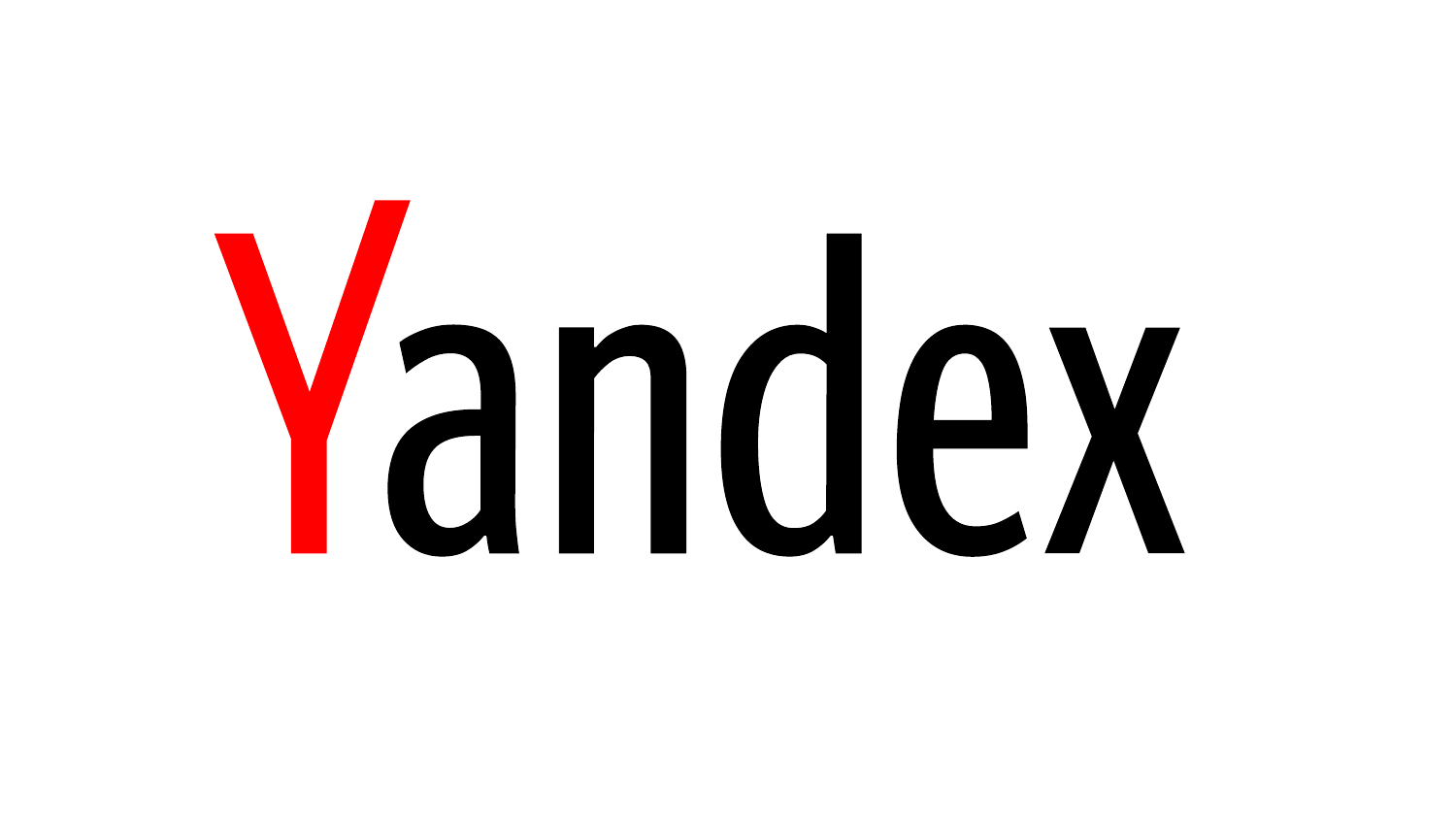

#### ClickHouse Keeper

Alexander Sapin, Software Engineer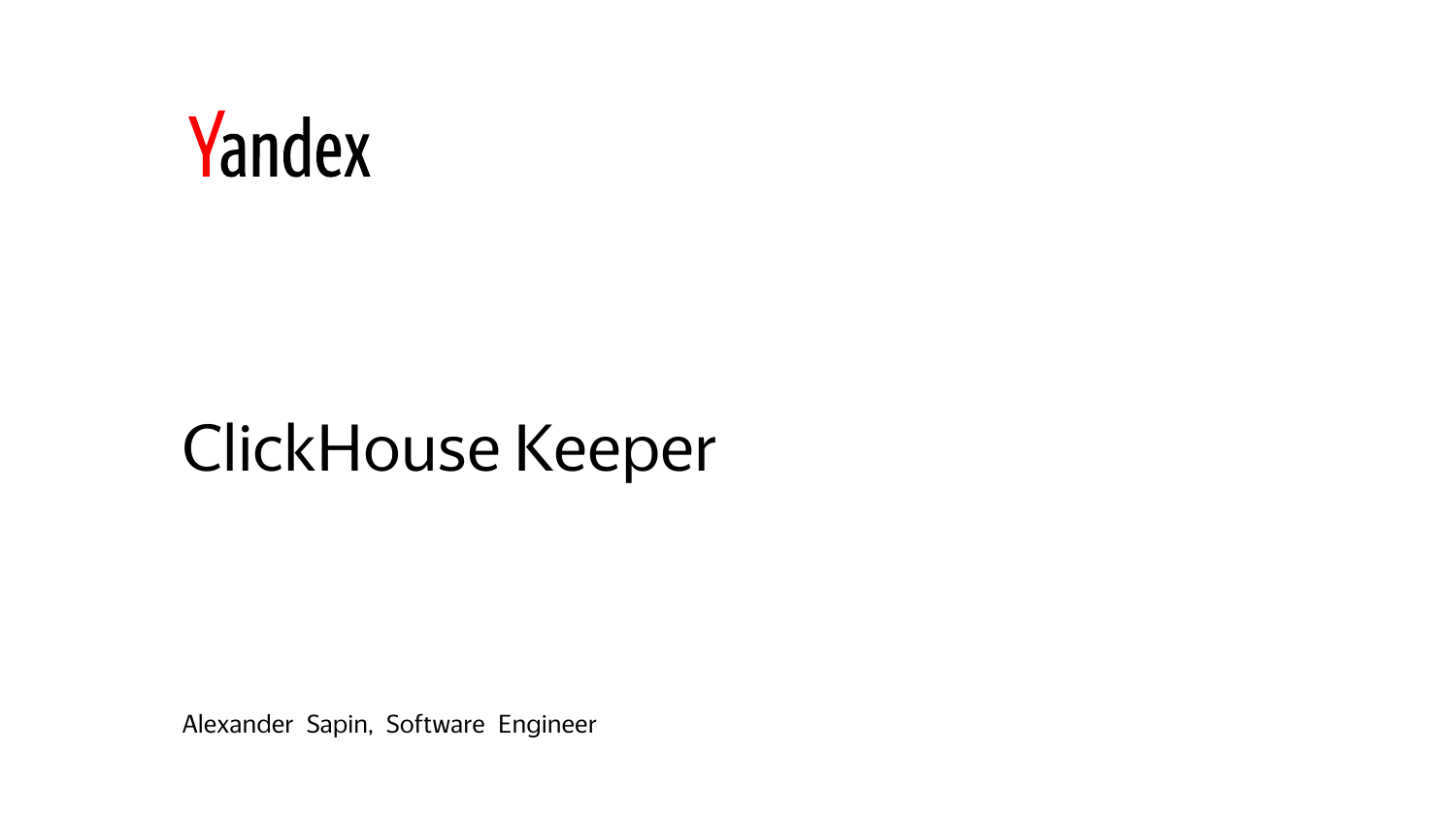# Consensus Problem

In modern world applications are distributed

- › Multiple independed servers (processes) involved
- › Communication via unreliable network

Sometimes agreement on some data required

- › Many cases: leader election, load balancing, value increment
- › Failures may happen: network errors, processes failures
- › No reliable clocks exists (in fact not true)

**Required properties** 

- › Termination every alive processes agrees some value v;
- › Integrity if all the alive processes propose value *<sup>v</sup>*, then any correct process must agree on *v*;
- › Agreement every alive process must agree on the same value.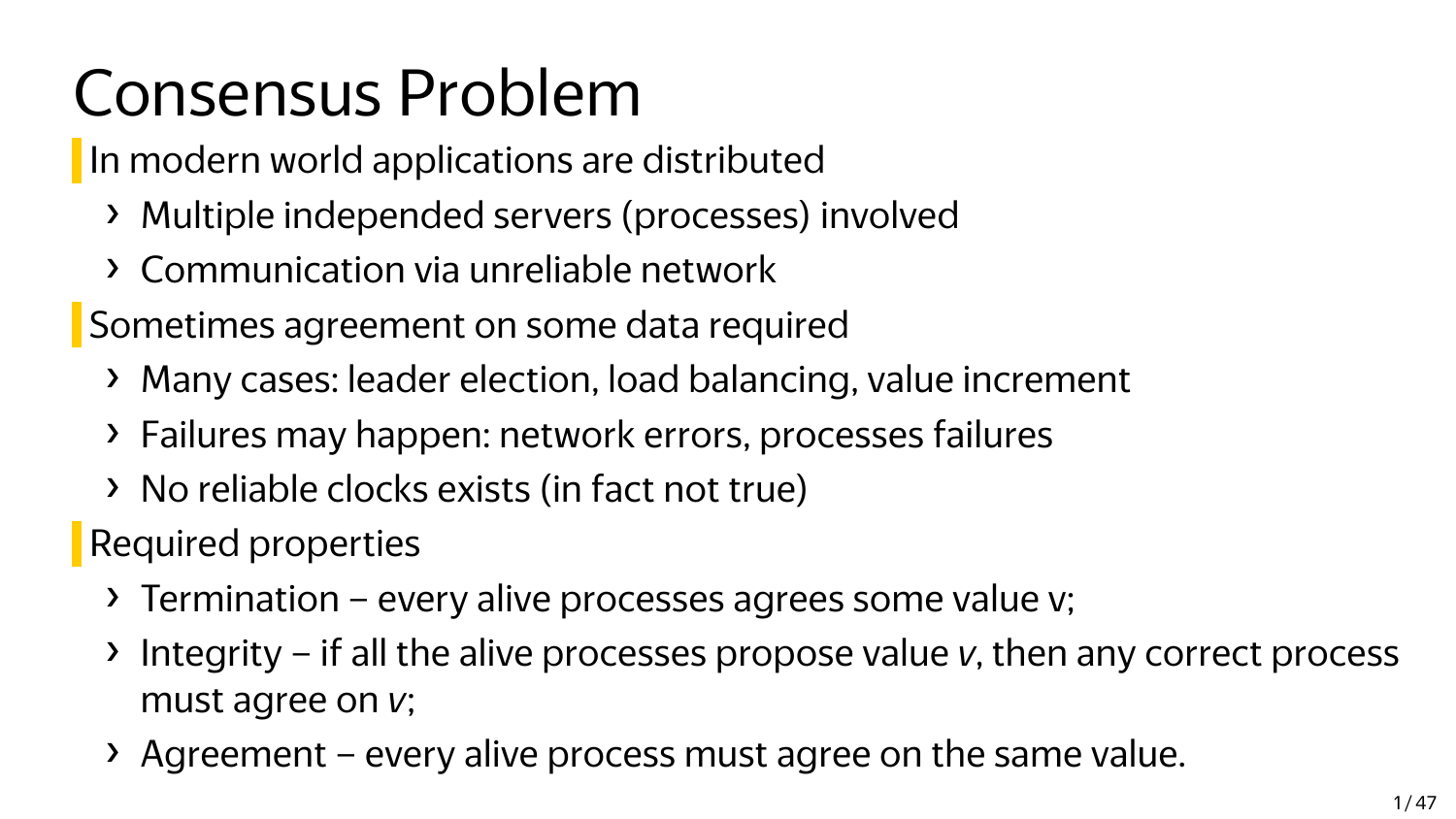# Consensus in Real World: State Machine

Agreement on a single value is not enough

- › Consensus algorithms works on state machines
- › State machines has some *state* and *operations* (*transitions*)
- › Often operations stored in *log* and applied to state machine
- Example: distributed hash table
	- › State machine in-memory hash table
	- › Operations: *set(key, value)*, *get(key)*
	- › Log: *set('x', 5)*, *set('y', 10)*, ...

› ...

Consistency models: history of operations

- › Linearizeability equal to some sequential order for everyone
- › Sequential consistency equal to some sequential order for a single process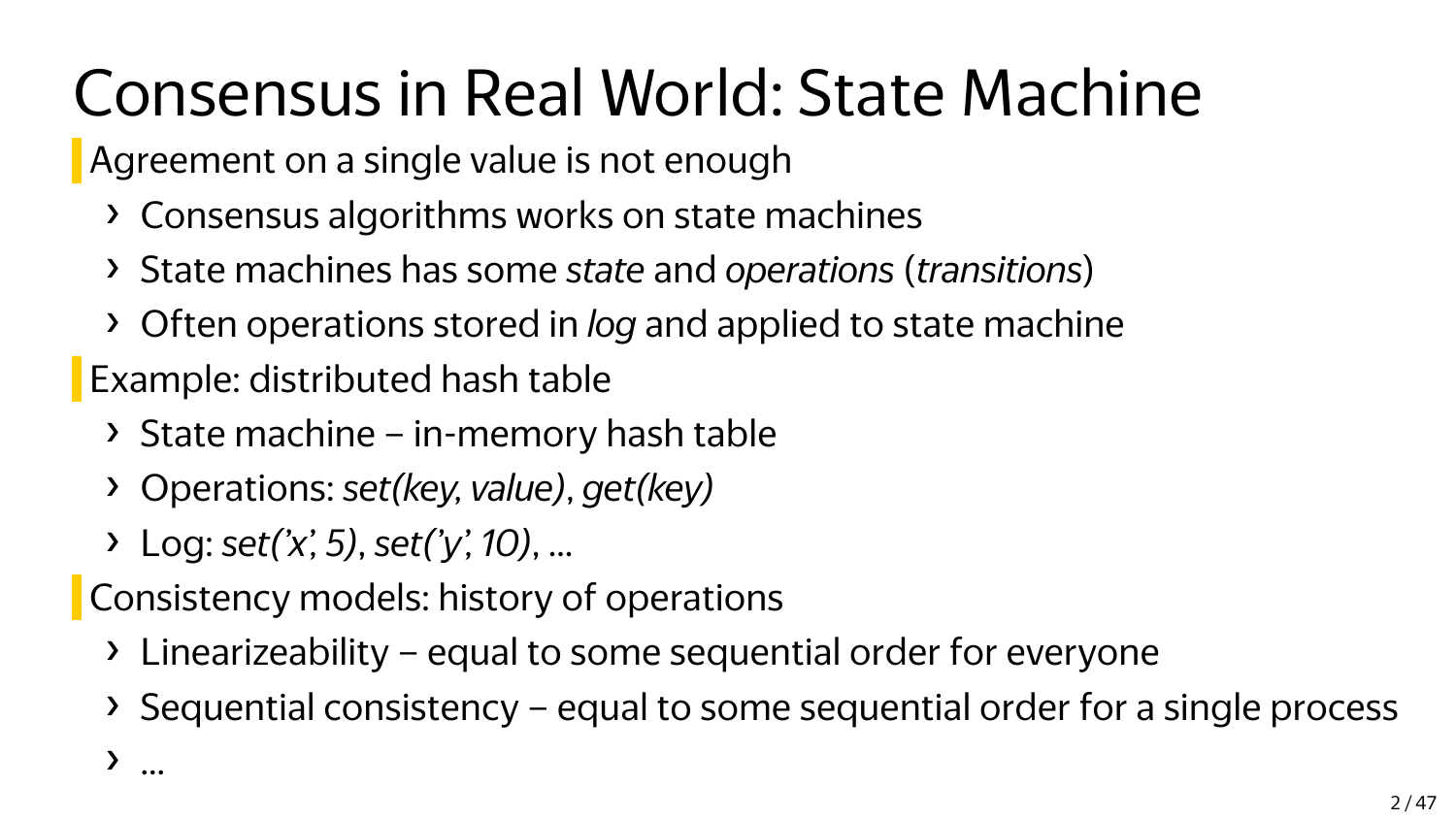#### Consistency Models

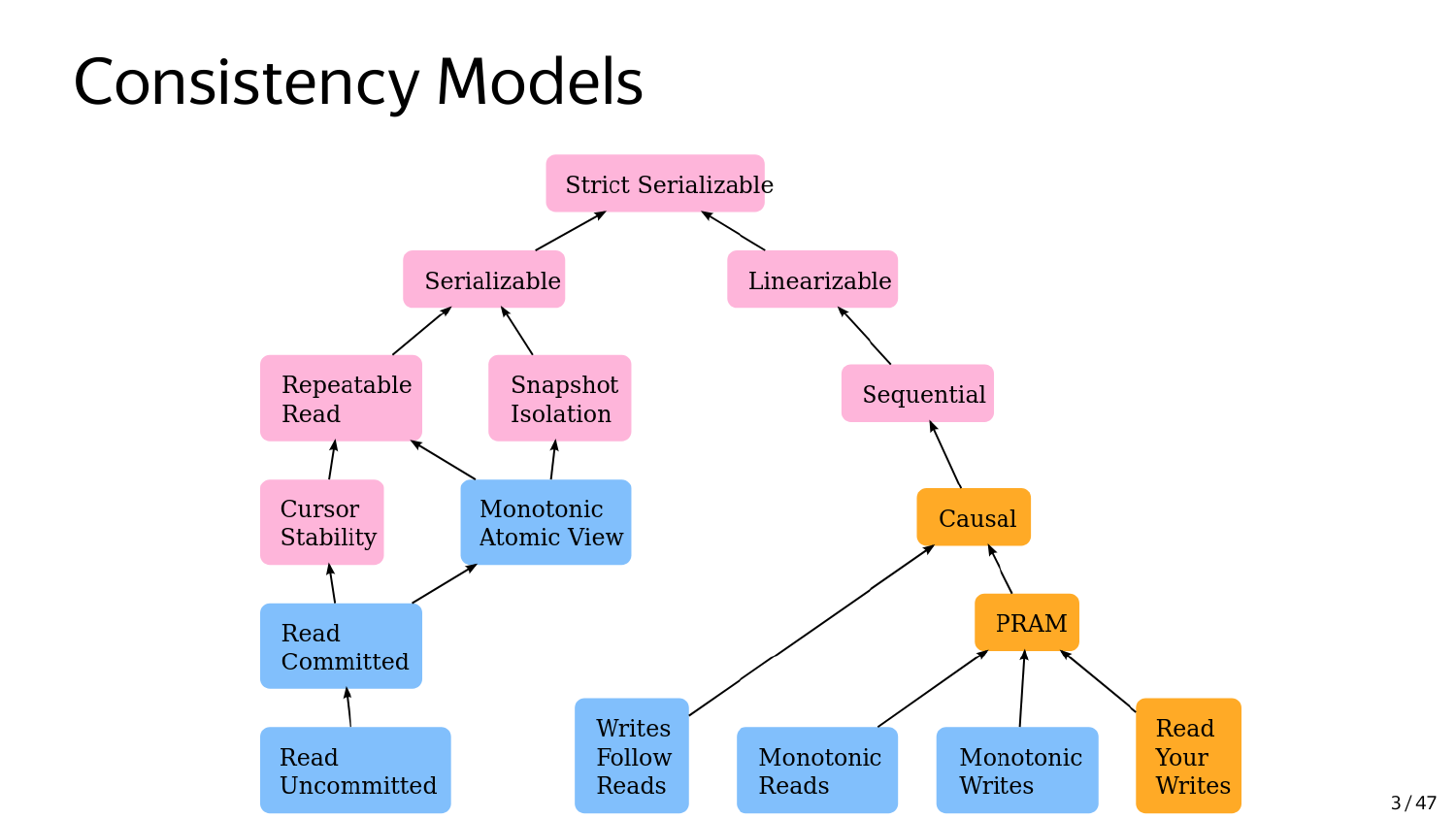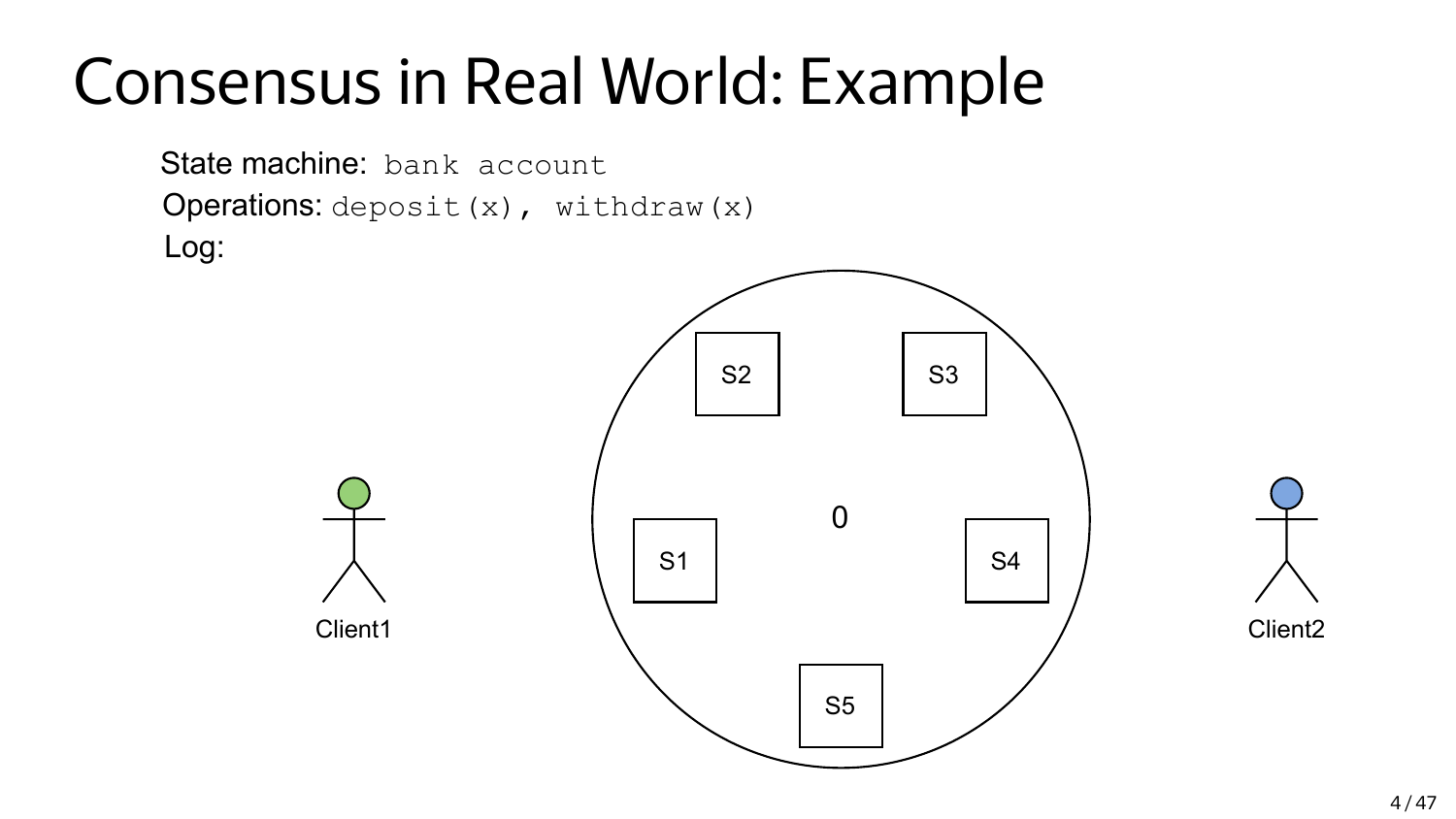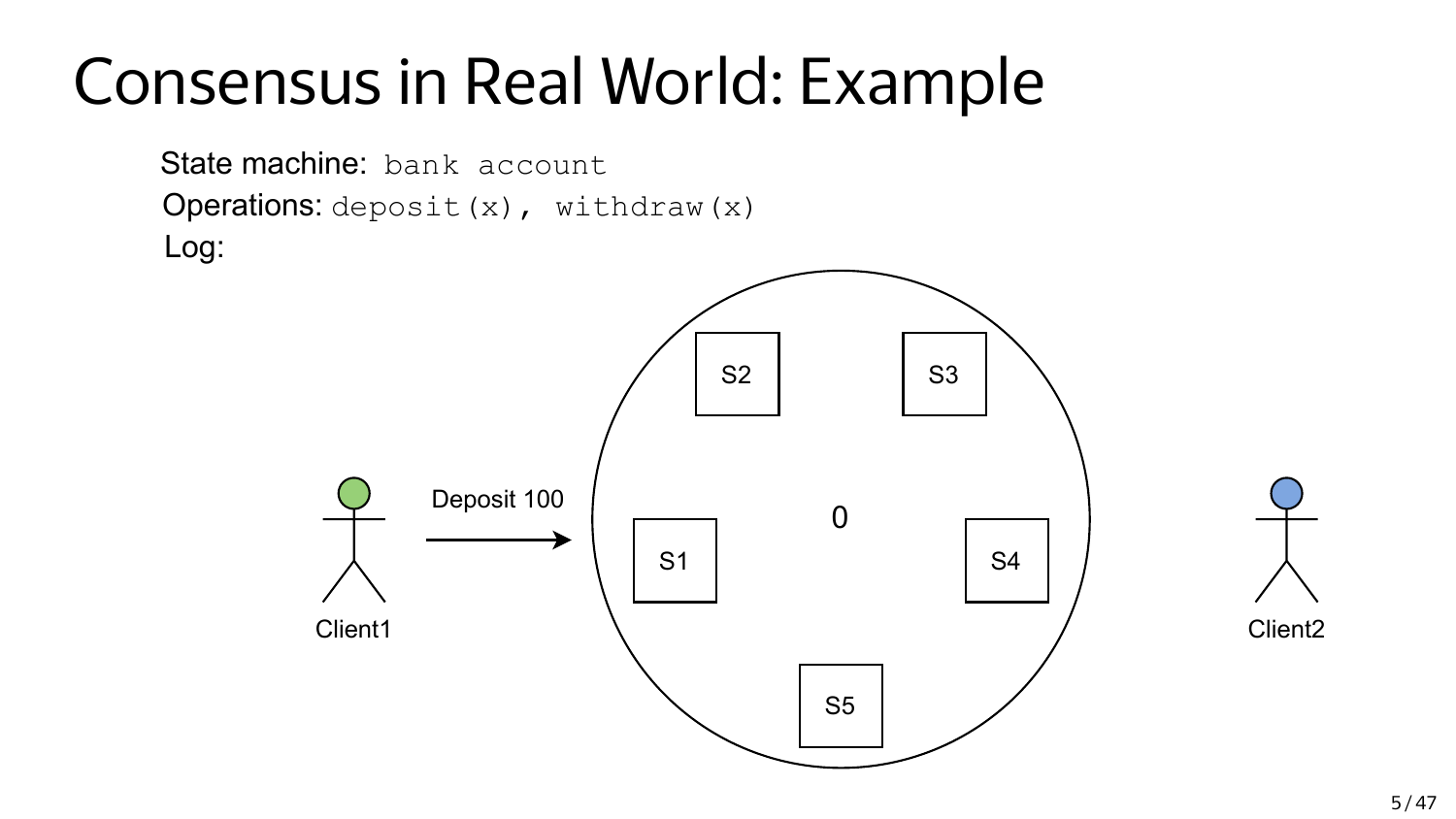

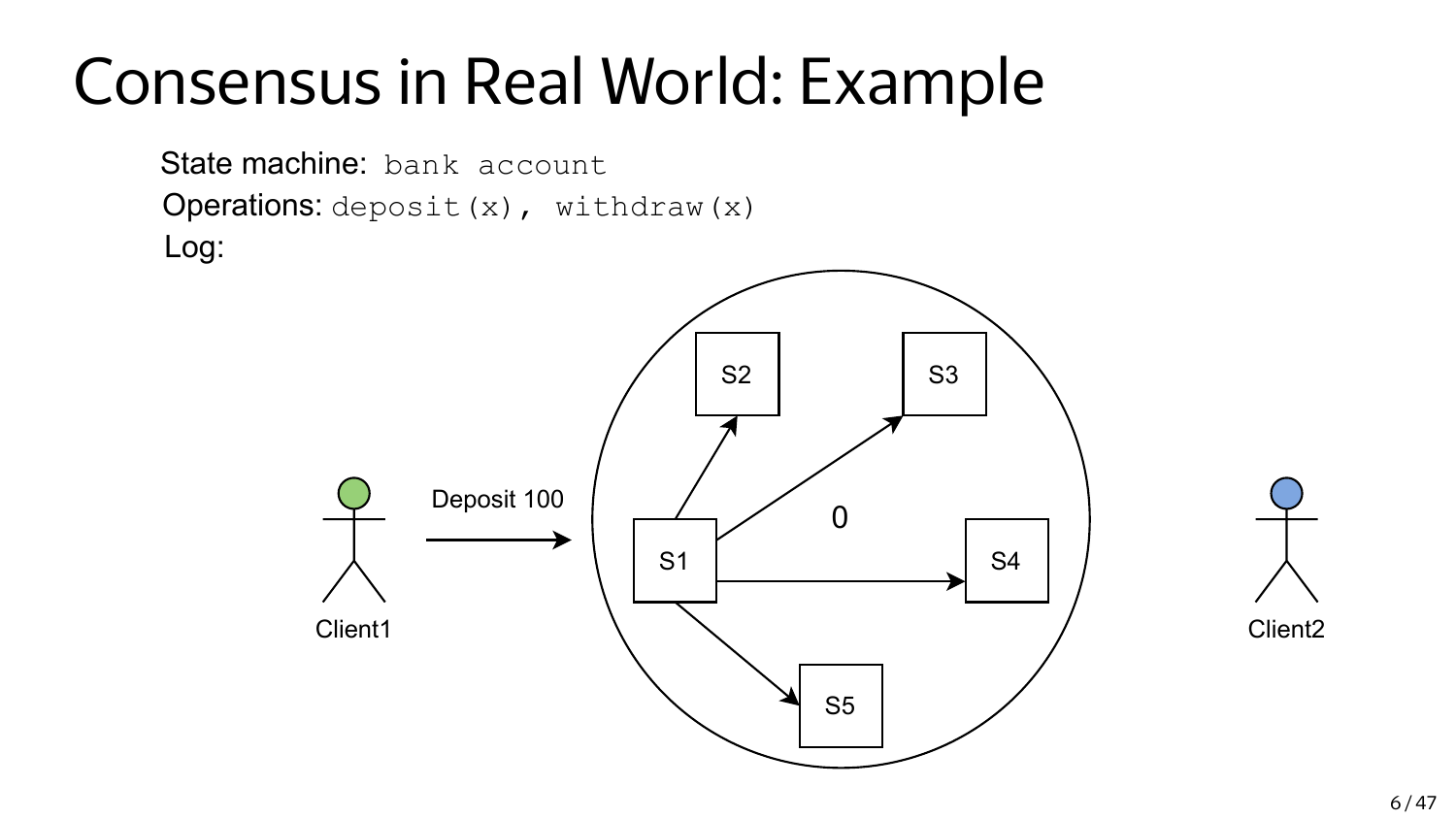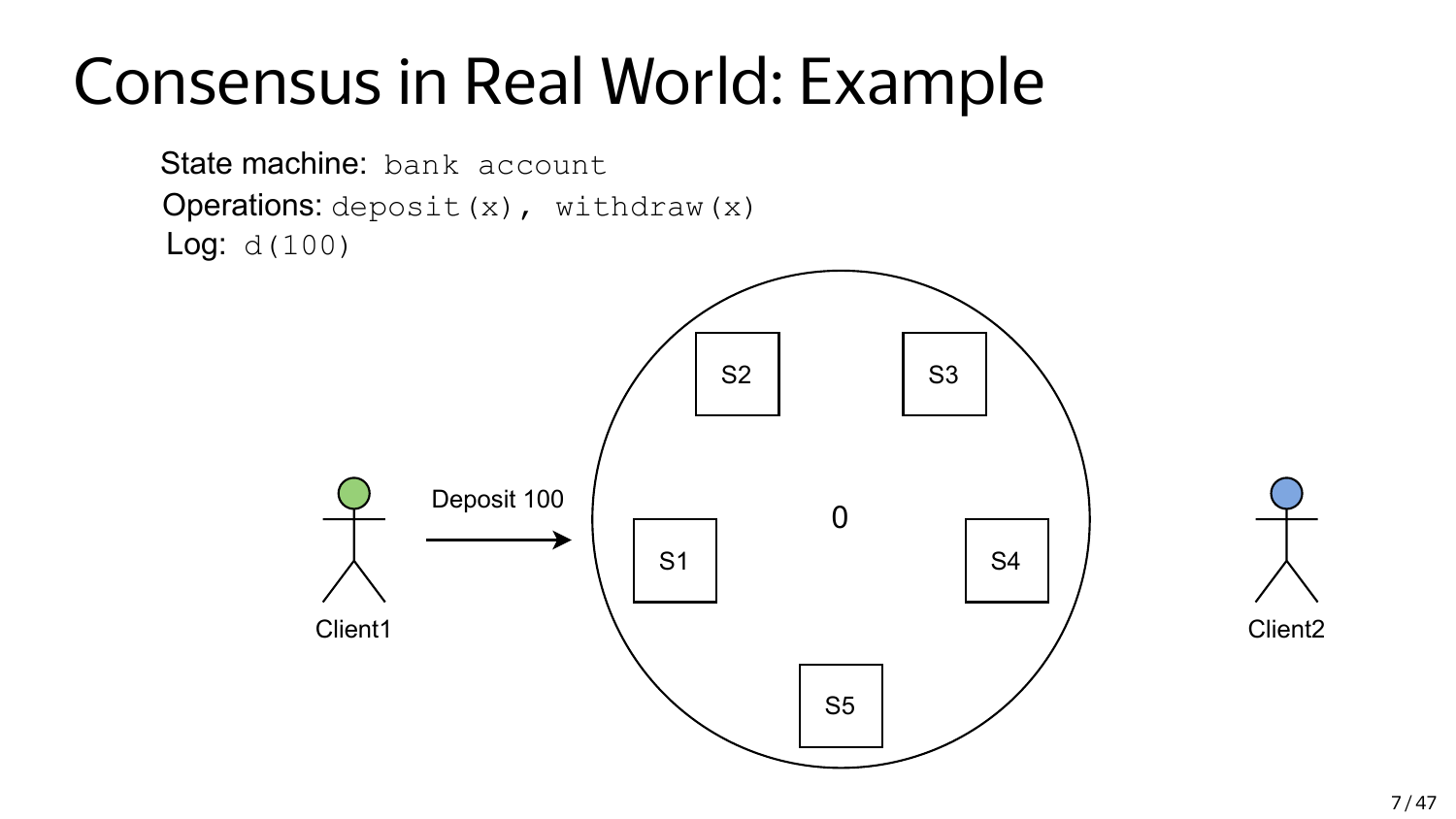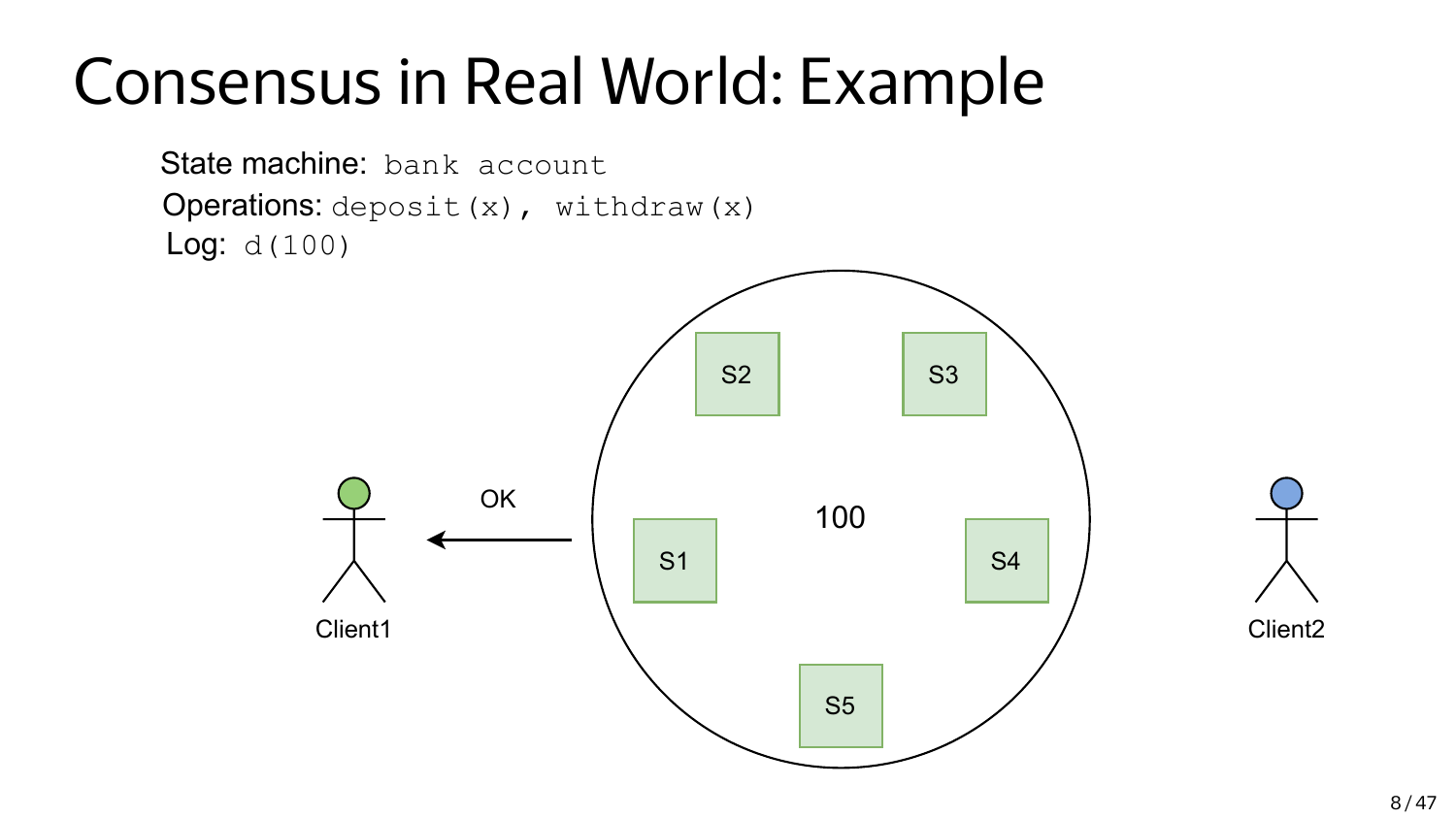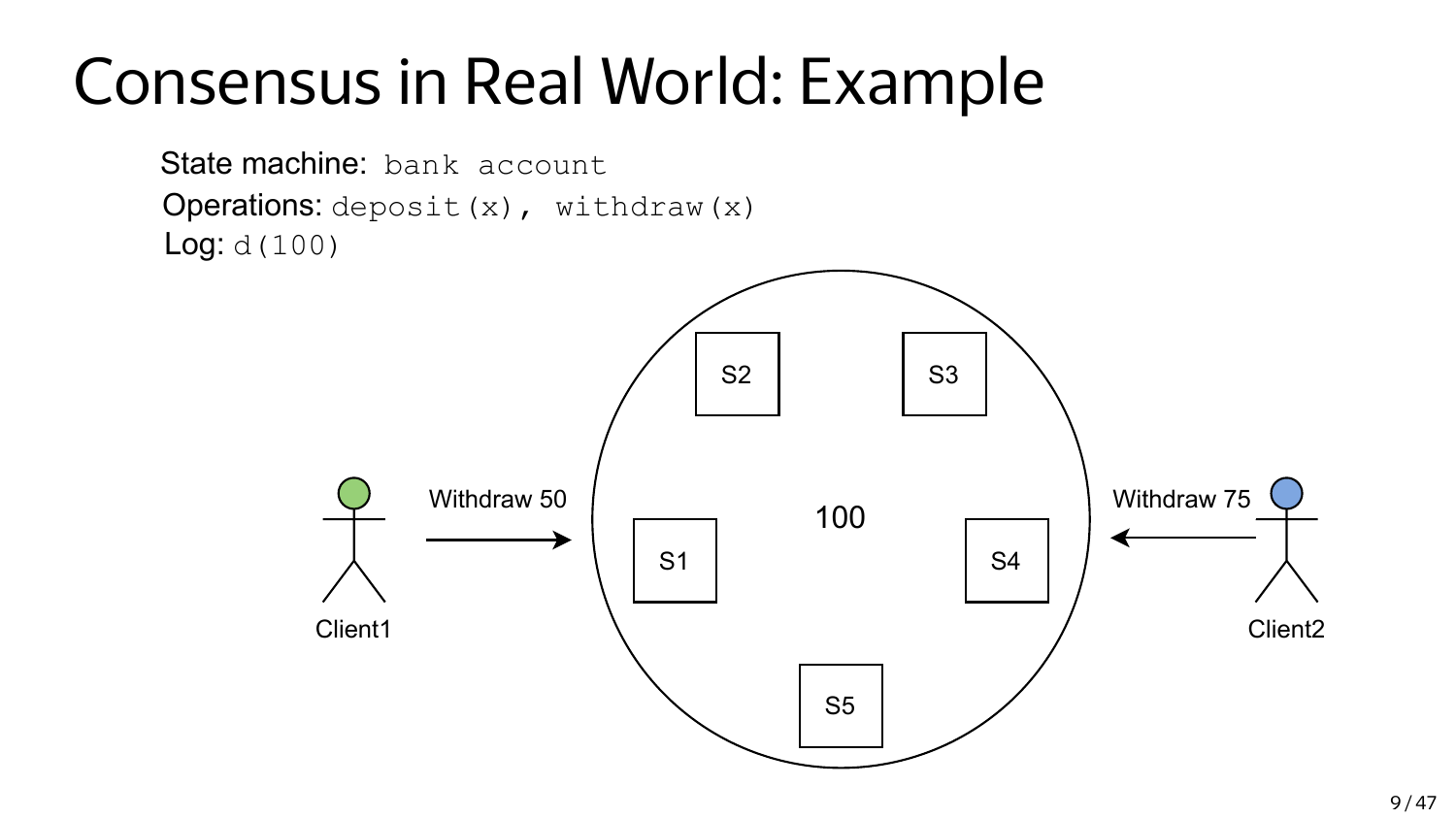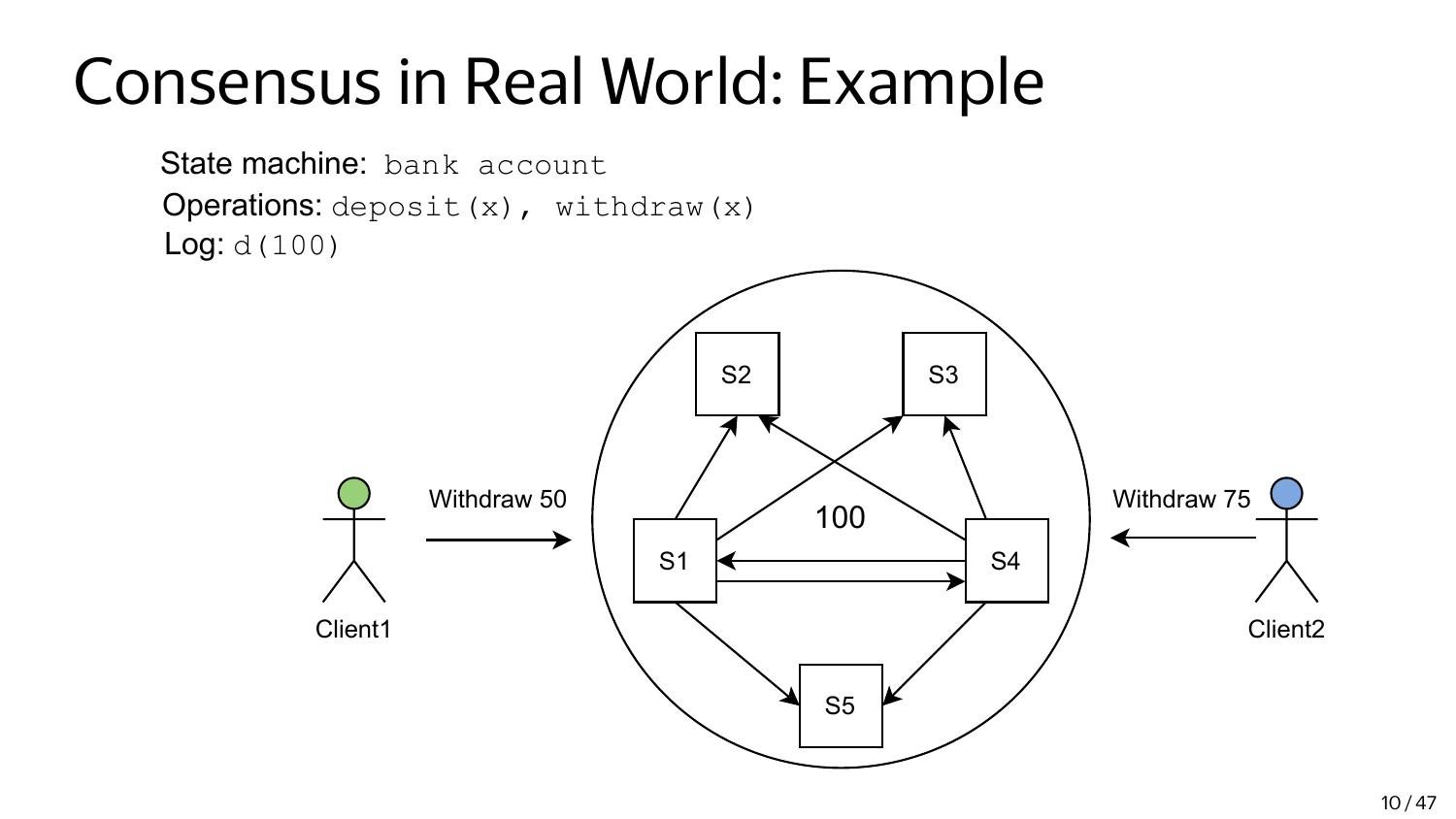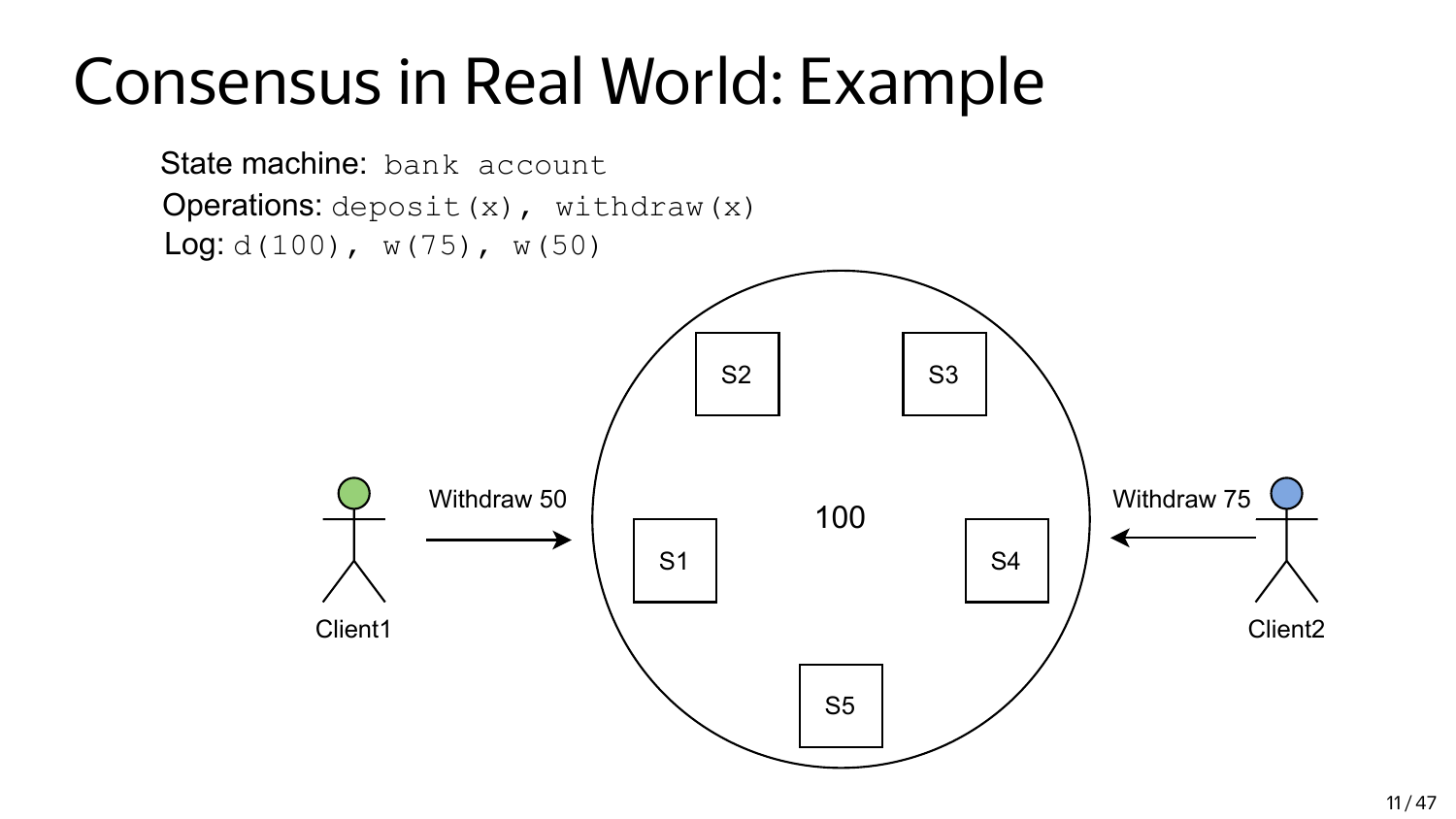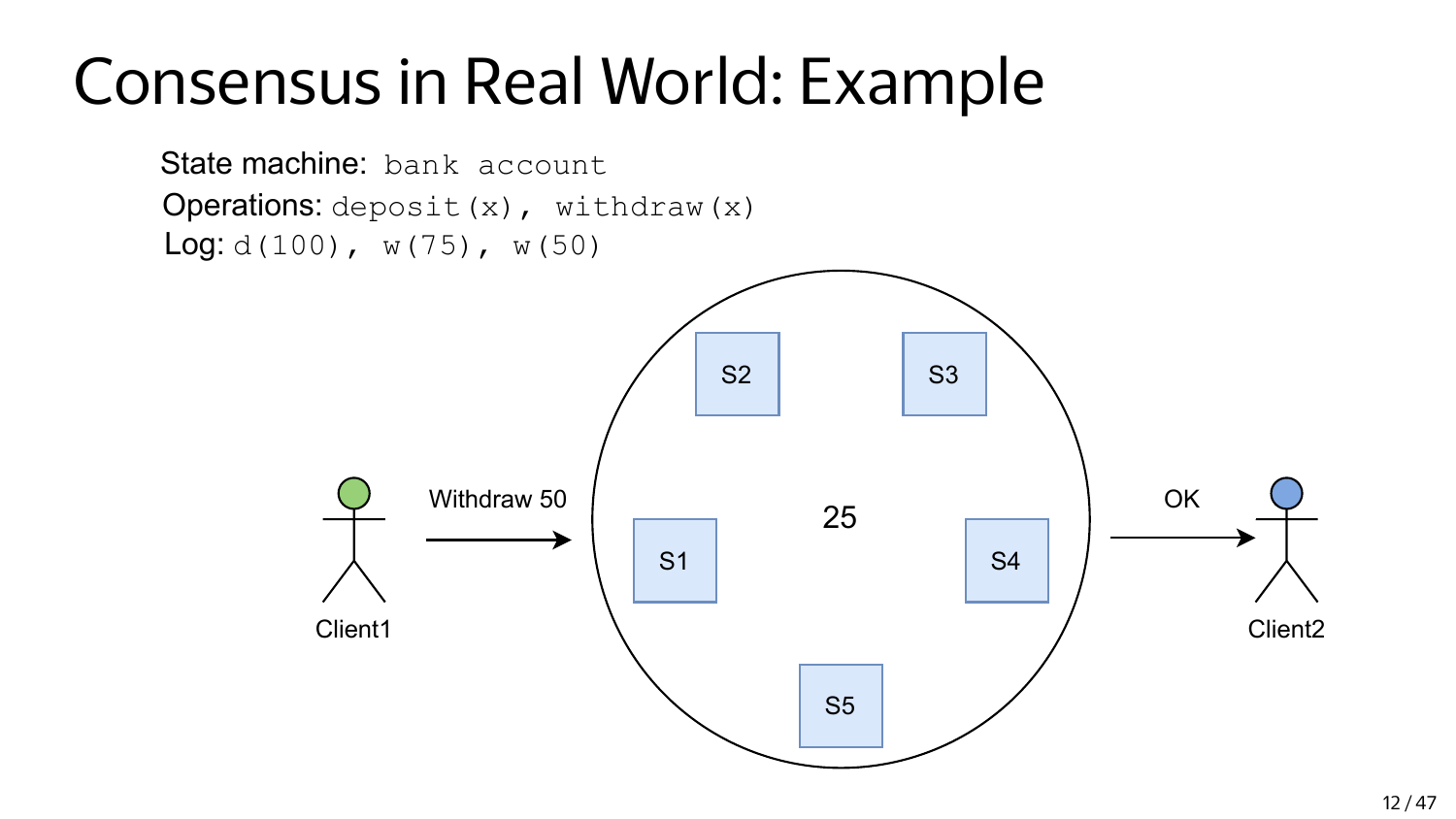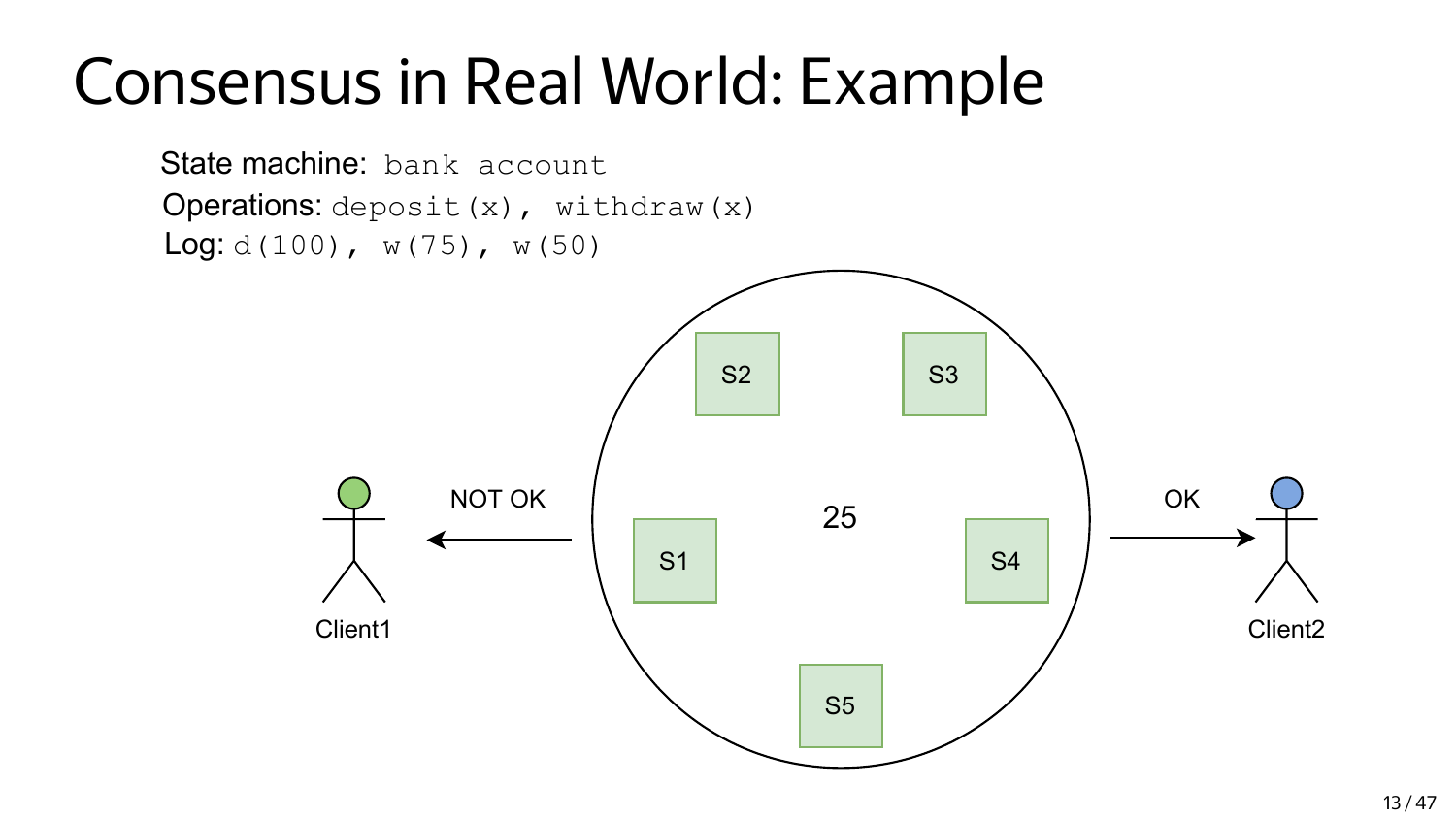# Consensus in Real World: Algos and Apps

Some consensus algorithms

- › Paxos, MultiPaxos (around 2000)
- › ZAB (2011)
- › Raft (2014)

Solves consensus problem:

- › **Coordination:** Chubby, ZooKeeper, etcd, Consul
- › **KV Storage:** DynamoDB, Cassandra, Riak
- › **Distributed Databases:** Spanner, CockroachDB
- › **Stream Processing:** Kafka, Millwheel
- › **Resource Management:** Kubernetes, Mesos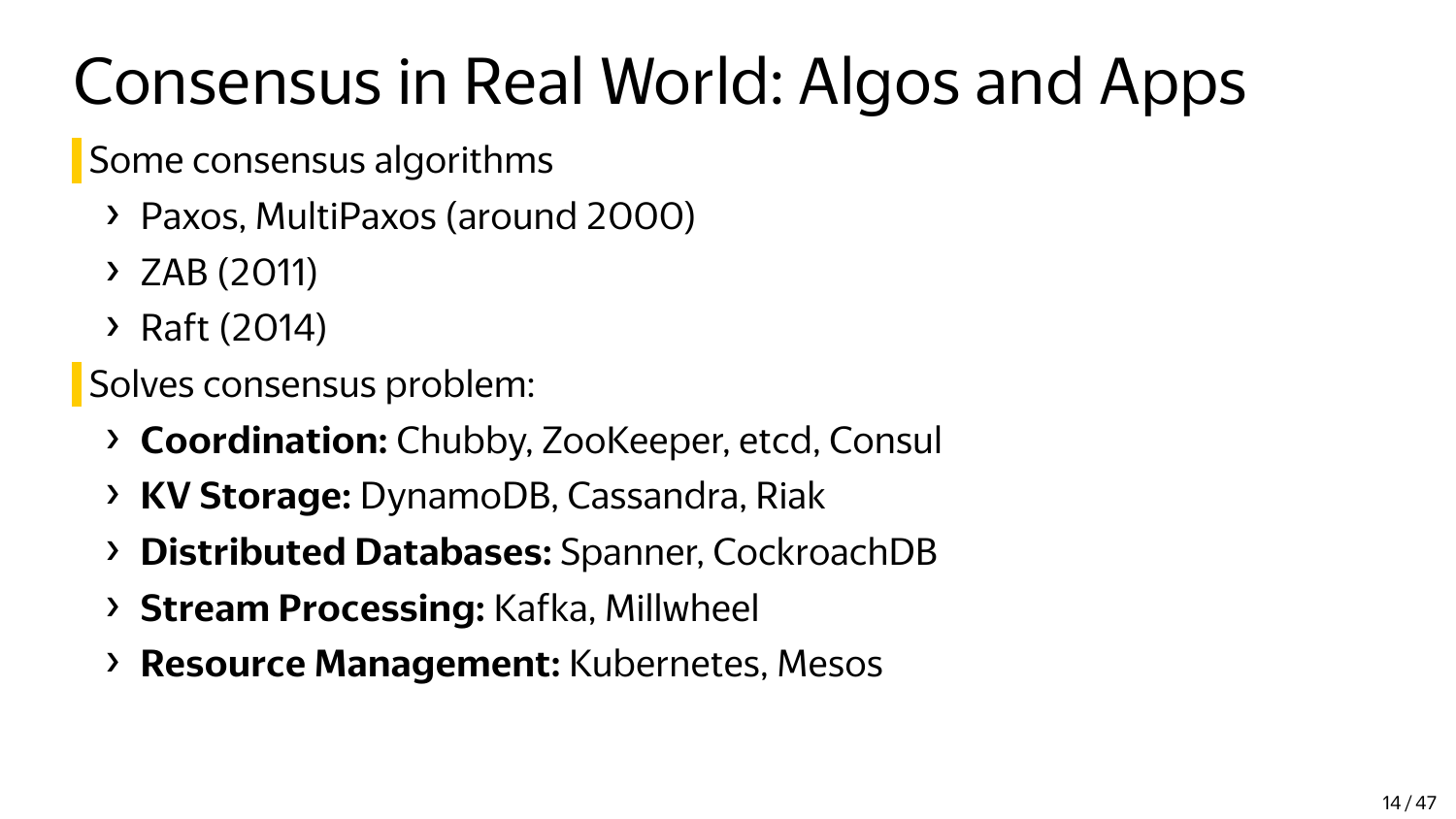# Why ClickHouse needs Consensus?

**Replicated Merge Tree** 

- › Leader-leader eventually-consistent replication
- › Distributed state machine with own log
- › Consensus: block numbers allocation, merges assignment

Distributed DDL queries (ON CLUSTER)

- › Distributed state machine with own log
- › Sequential queries execution for each shard
- › Consensus: order of queries, executor choice

**Main properties** 

- › Small amount of data
- › Linearizeability for writes
- › Highly available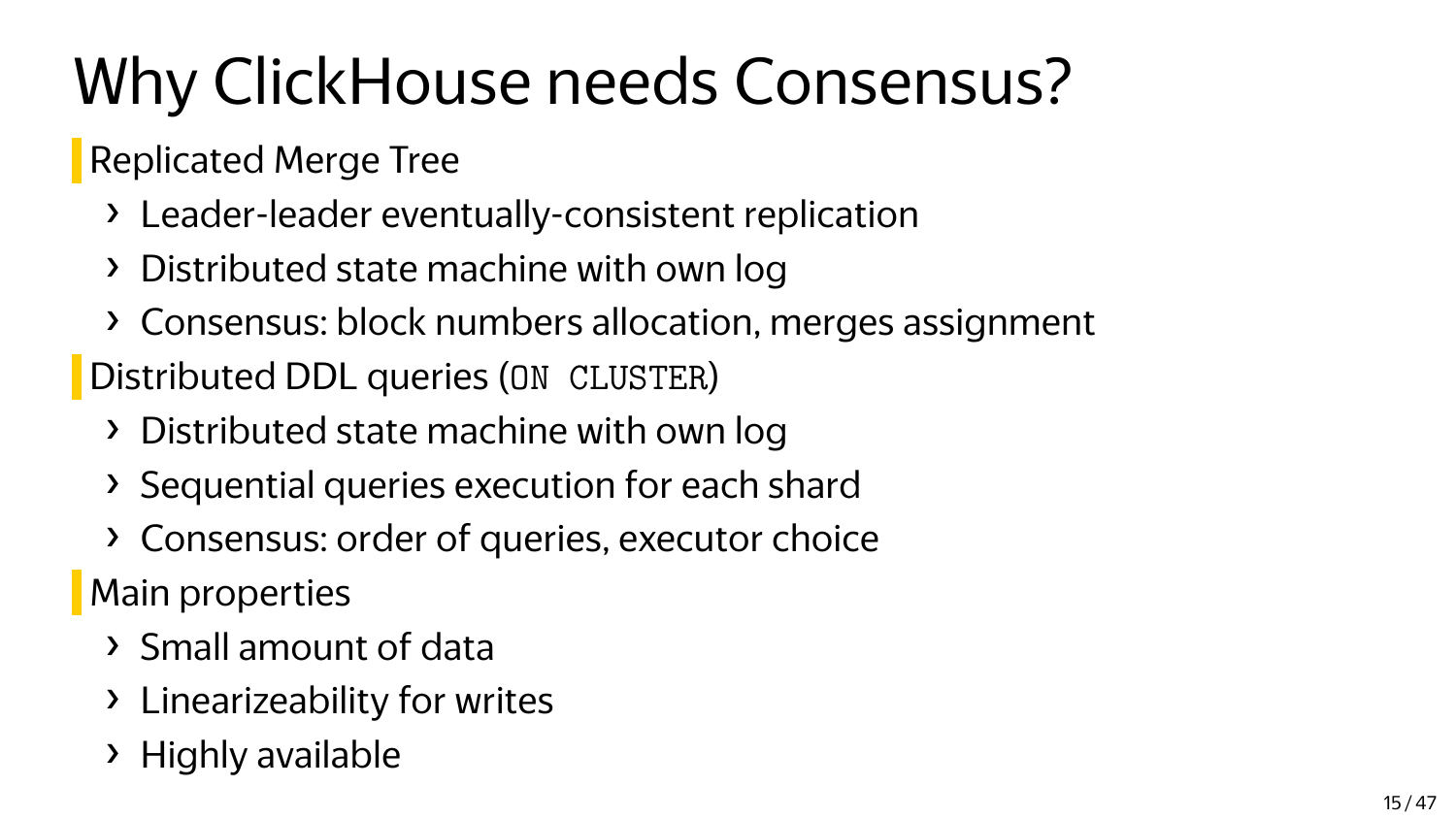# Consensus for ClickHouse

**ClickHouse use ZooKeeper for** 

- › Replicated merge tree metadata
- › DDL queries log storage
- Distributed notification system

**Why ZooKeeper?** 

- › Historical reasons
- › Simple and powerful API
- › MultiTransactions
- **Watches**
- › Good performance for reads

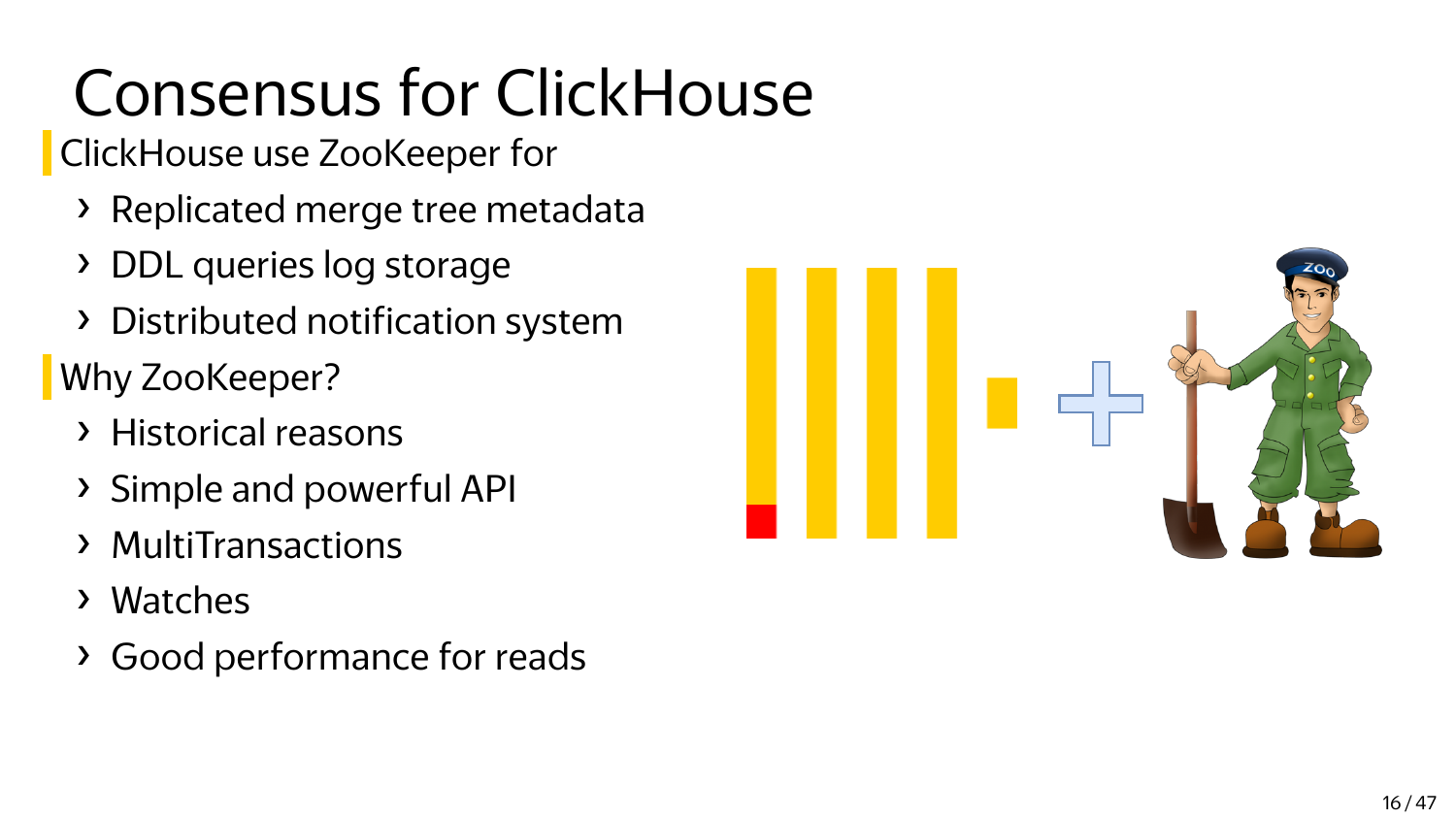# ZooKeeper Coordination System

State Machine (Data Model)

- › Filesystem-like distributed hash-table
- › Each node can have both data and children
- › Nodes have stats (version of data, of children, ...)
- › No data types, everything is string

Client API

- › Own TCP full-duplex protocol
- › Persistent session for each client (unique session\_id)

**Main operations** 

- › Read: get(node), list(node), exists(node), check(node, version)
- › Write: set(node, value), create(node), remove(node)
- › Writes can be combined into MultiTransactions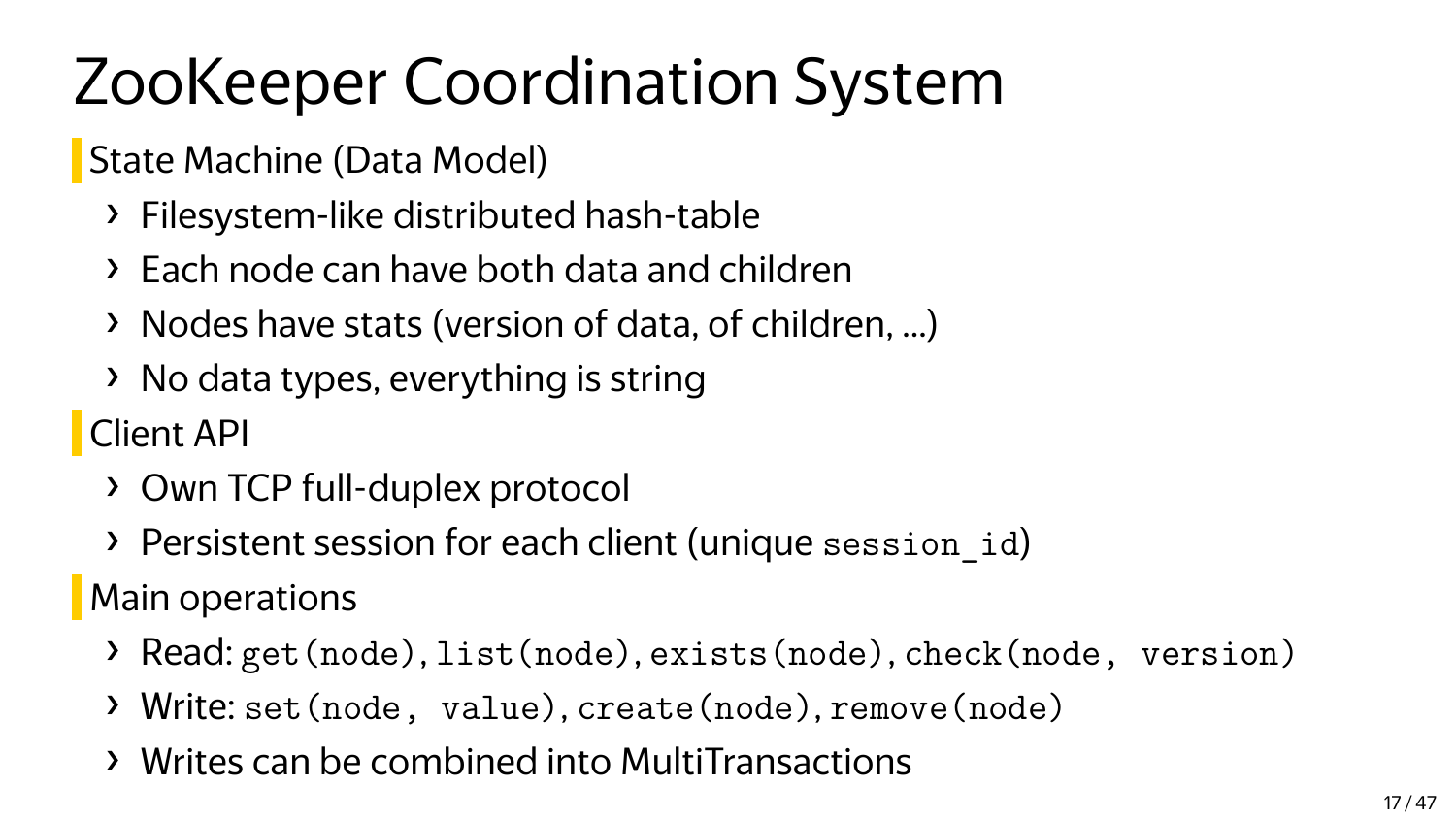### ZooKeeper Features

State Machine features

- › Ephemeral nodes disappear with session disconnect
- › Sequential nodes unique names with ten digits number
- › Node can be both sequential and ephemeral

**Client API features** 

- › Watches server-side one-time triggers
- › Session restore client can reconnect with the same session\_id

Pluggable ACL + authentication system

› The most strange implementation I've ever seen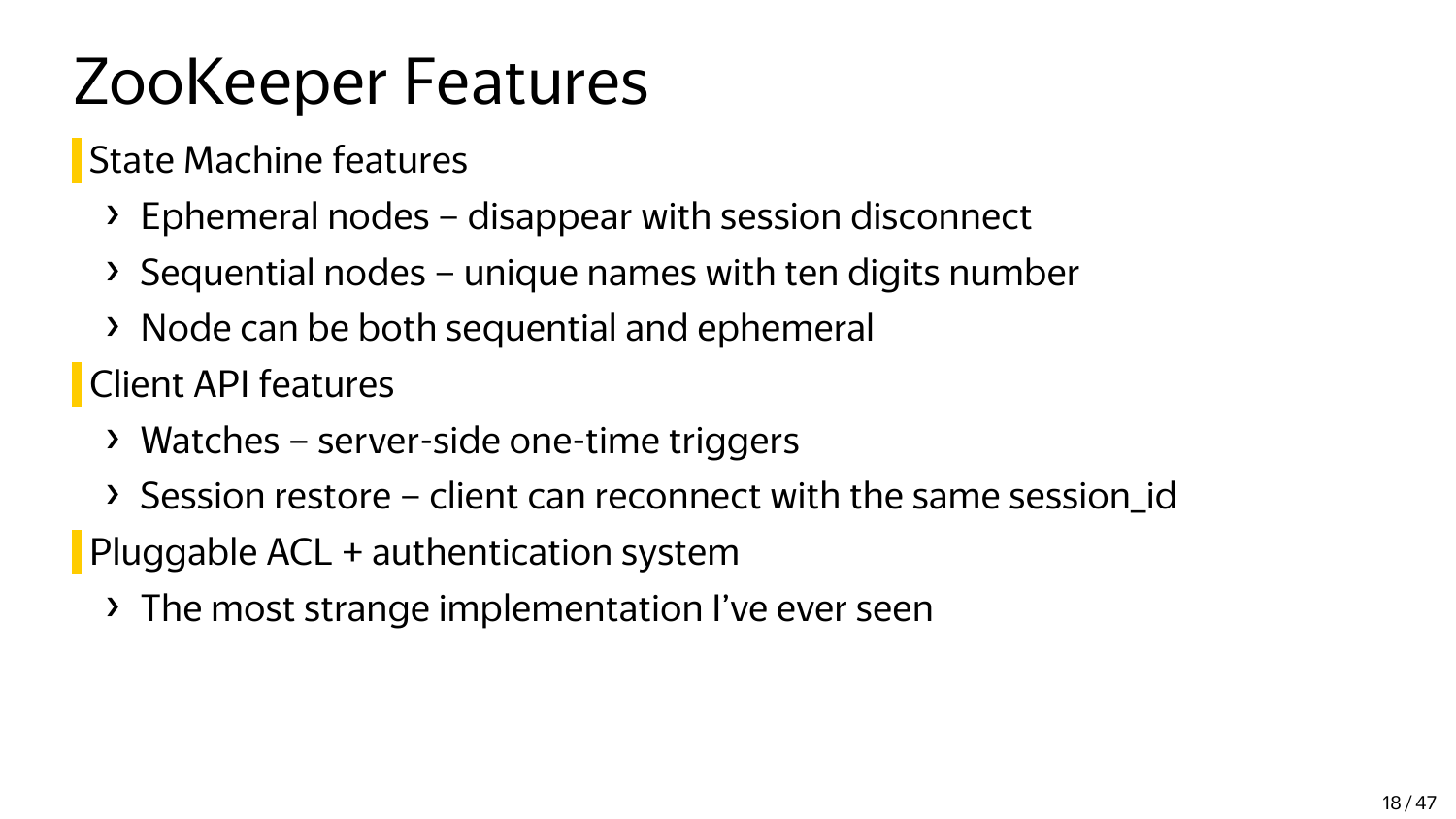# ZooKeeper Internals

Consistency Guarantees

- › Linearizeability for write operations
- › Sequential consistency for reads (reads are local)
- › Atomicity of MultiTransactions
- › No rollbacks of commited writes

**Consensus Implementation** 

- › Own algorithm: ZooKeeper Atomic Broadcast
- › Operations are idempotent and stored in log files on filesystem
- › Regular state machine snapshots

**Scalability** 

- › Linear for reads (more servers, faster reads)
- › Inverse linear for writes (more servers, slower writes)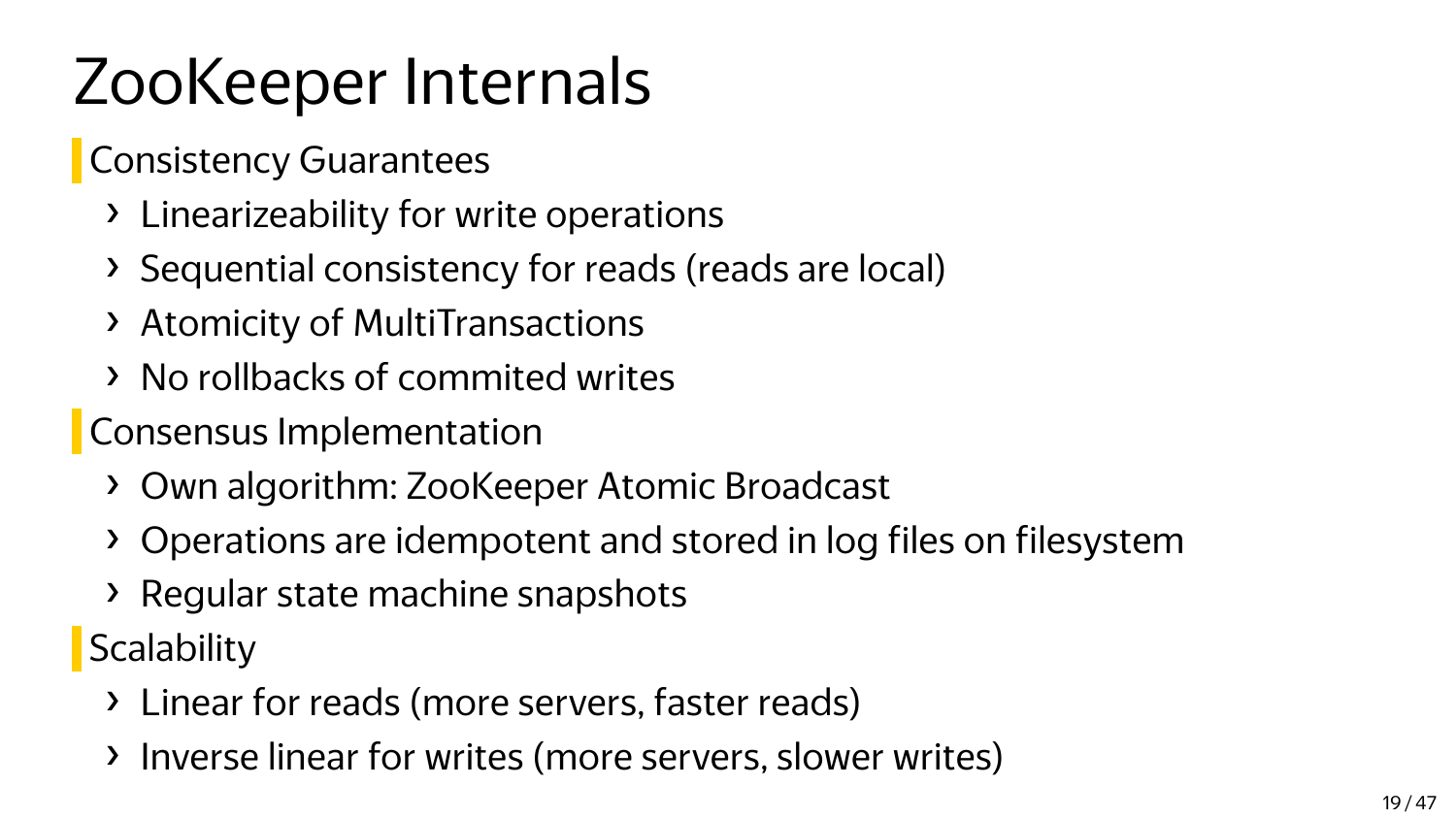# ZooKeeper Pros and Cons for ClickHouse

#### Pros:

- › Battle tested consensus
- › Appropriate data model
- › Simple protocol
- › Has own client implementation

#### Cons:

- › Writen in Java
- › Difficult to operate
- › Require separate servers
- › ZXID overflow
- › Uncompressed logs and snapshots
- › Checksums are optional
- › Unreliable reconnect semantics
- › Almost does not develop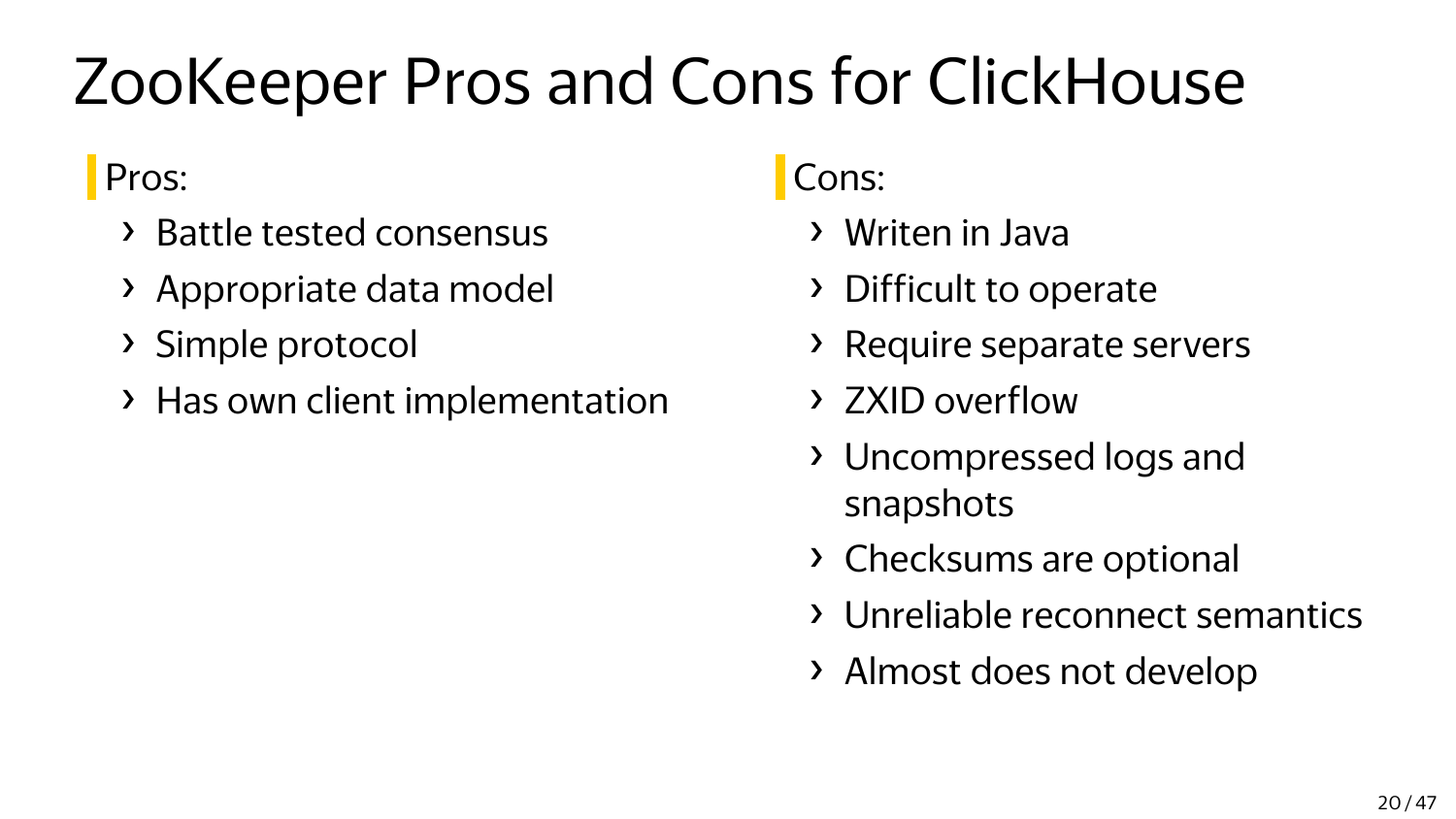# ClickHouse Keeper

Replacement for ZooKeeper

- › Compatible client protocol (all clients work out of the box)
- › The same state machine (data model)
- › Better guarantees (optionally allows linearizeable reads)
- › Comparable performance (better for reads, similar for writes) **Implementation** 
	- › Written in C++, bundled into clickhouse-server package
	- › Uses Raft algorithm (NuRaft implementation)
	- › Can be embedded into ClickHouse server
	- › Optional TLS for clients and internal communication

Advantages over ZooKeeper

- › Checksums in logs, snapshots and internal protocol
- › Compressed snapshots and logs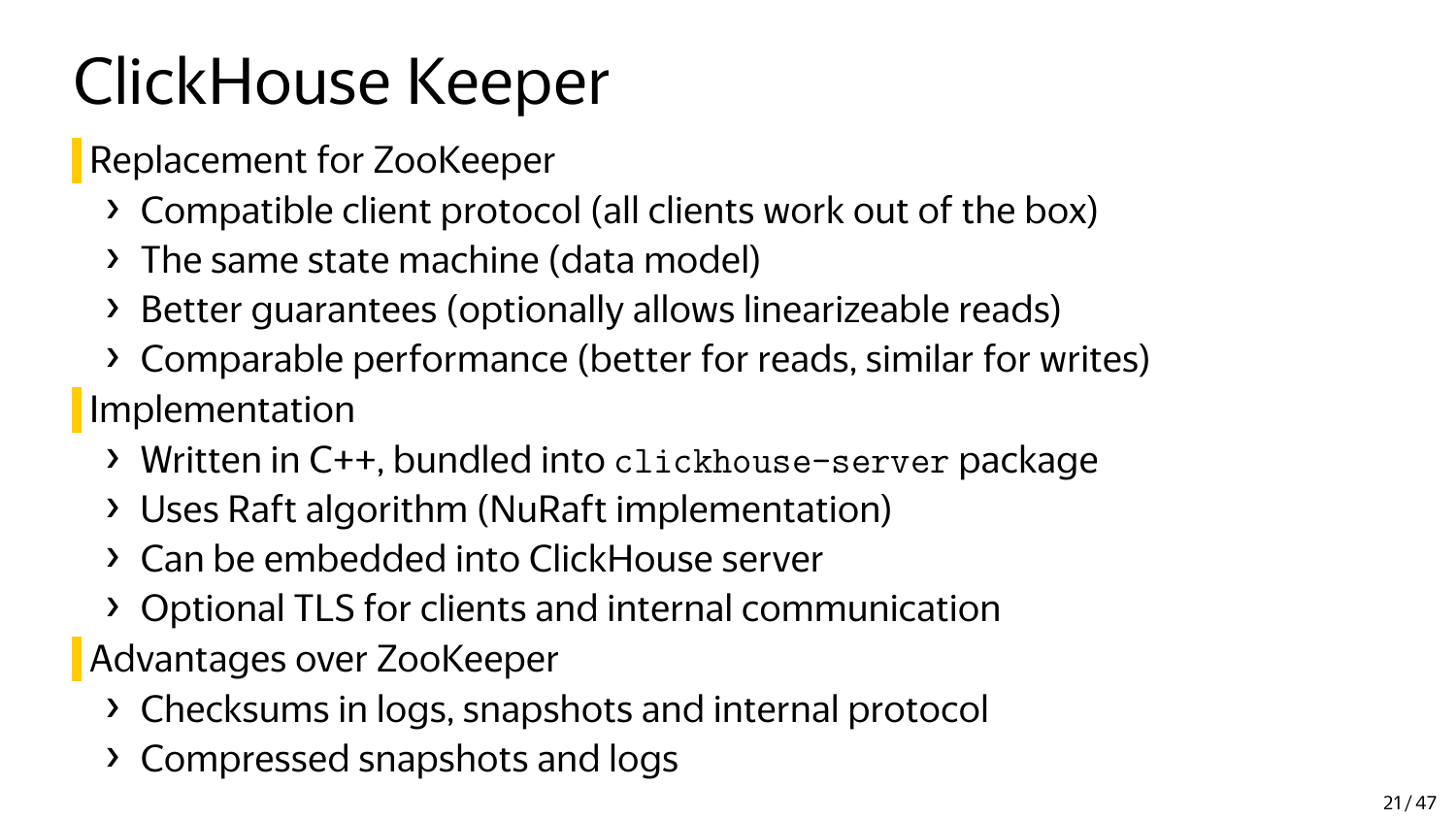**Client** 

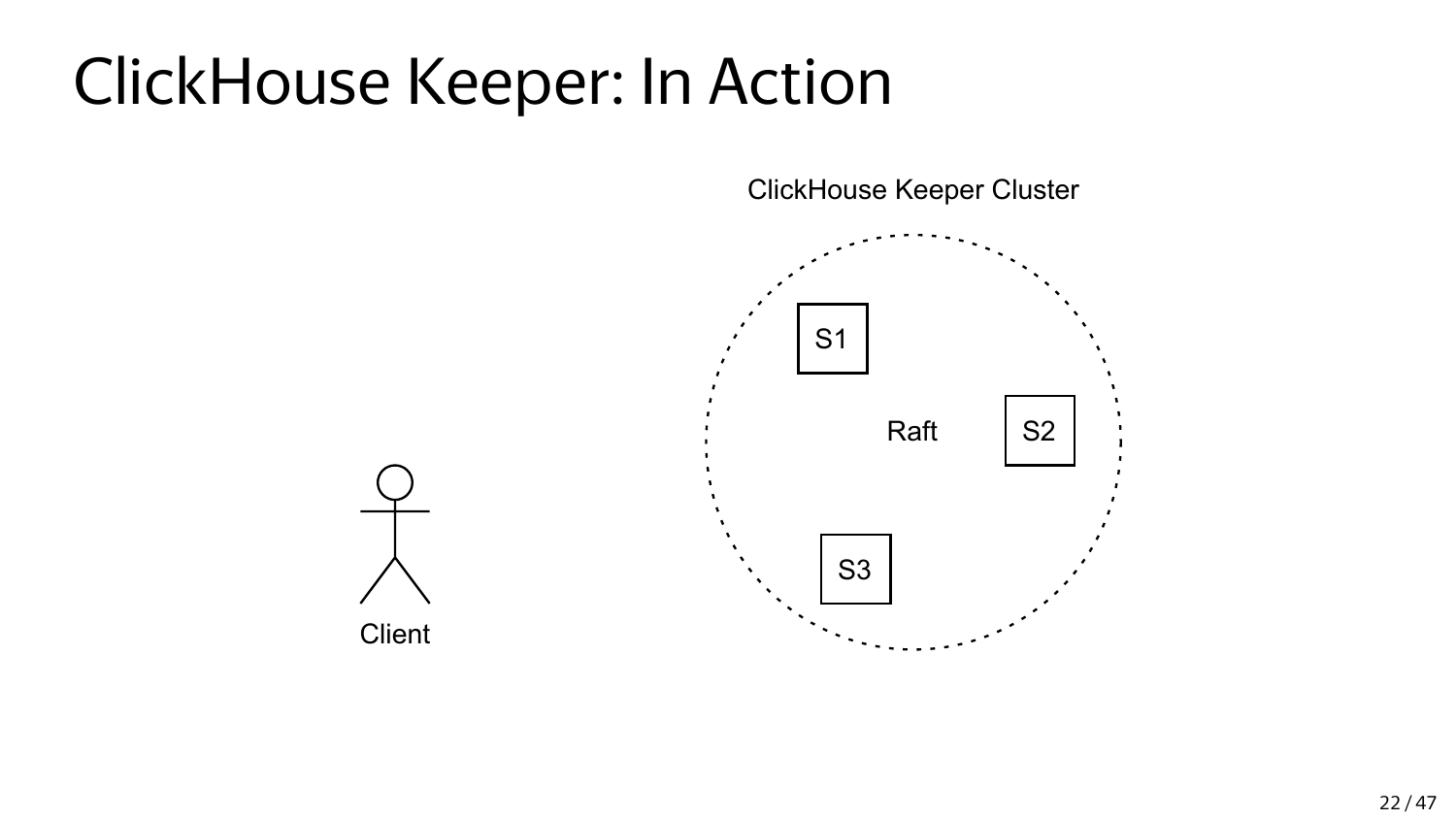L F F Raft HB  $HB$ 



**Client**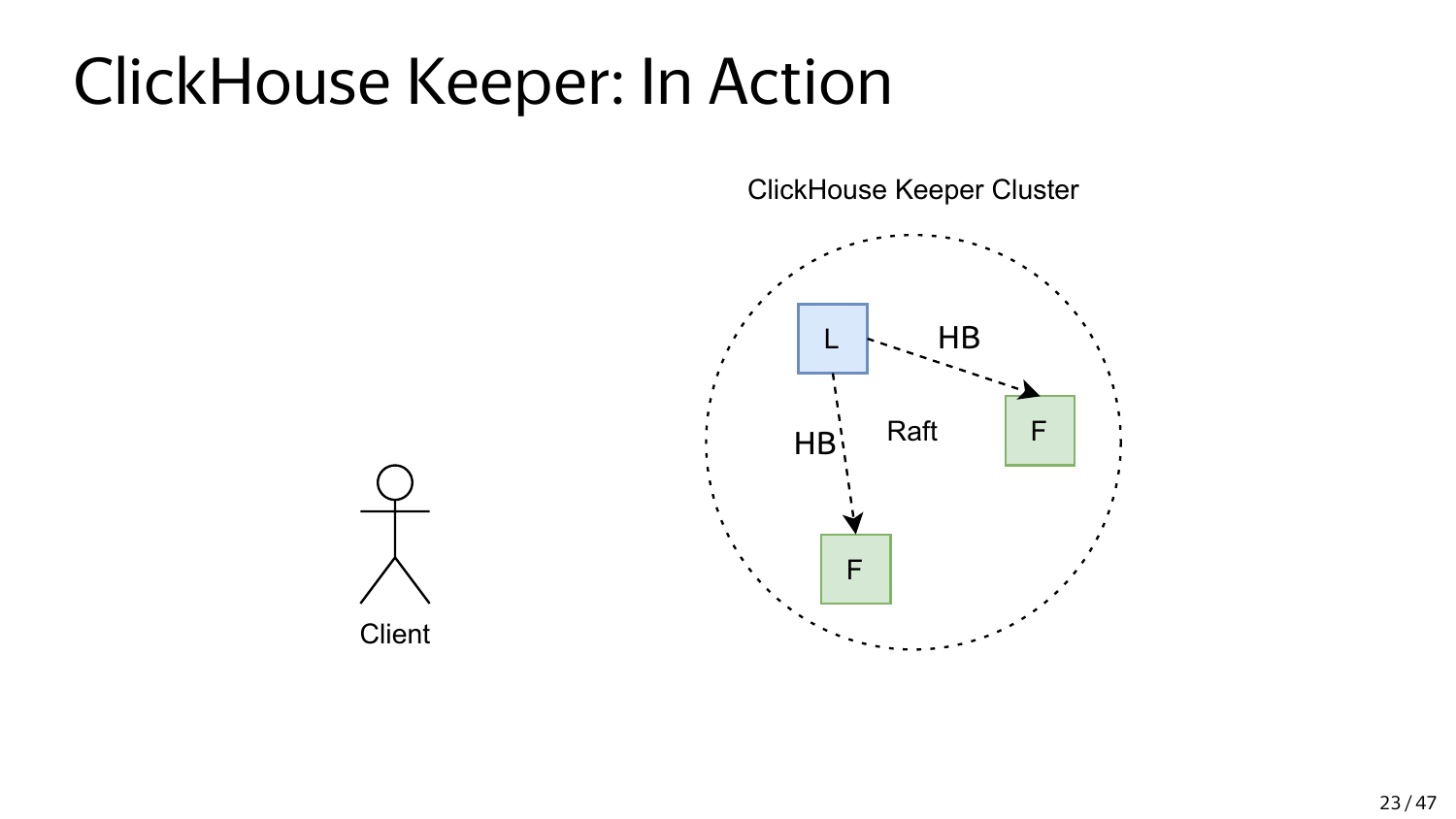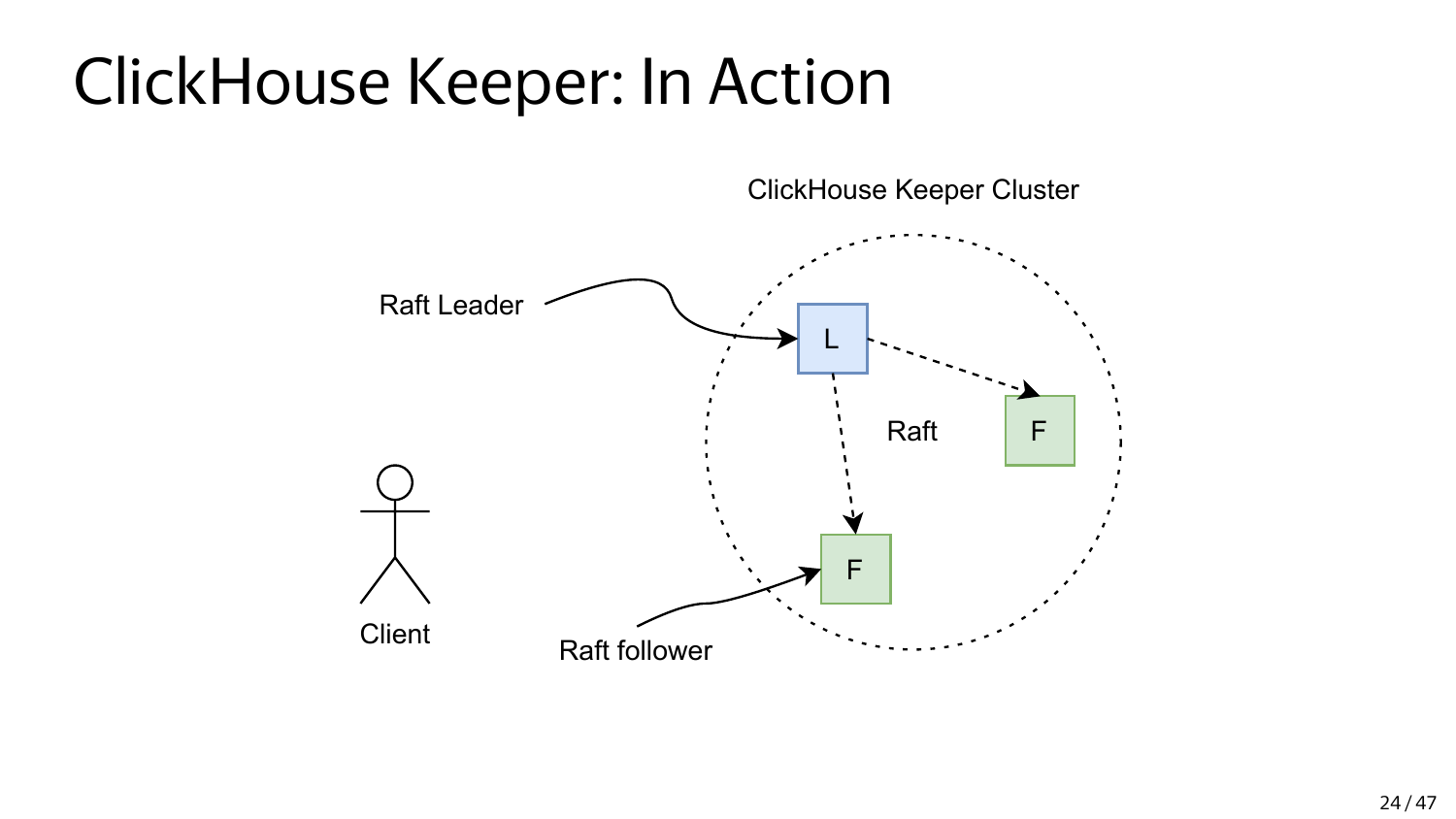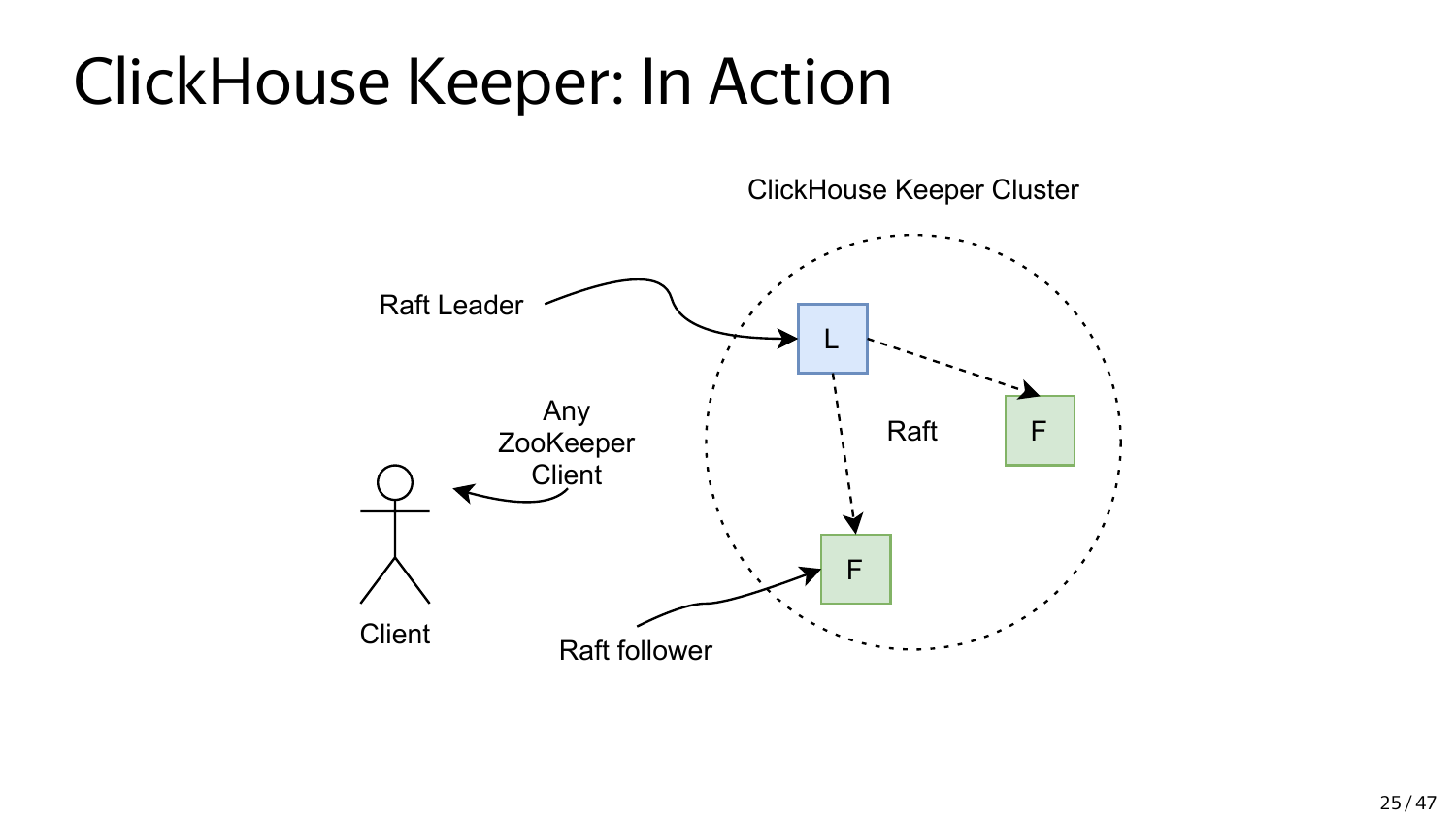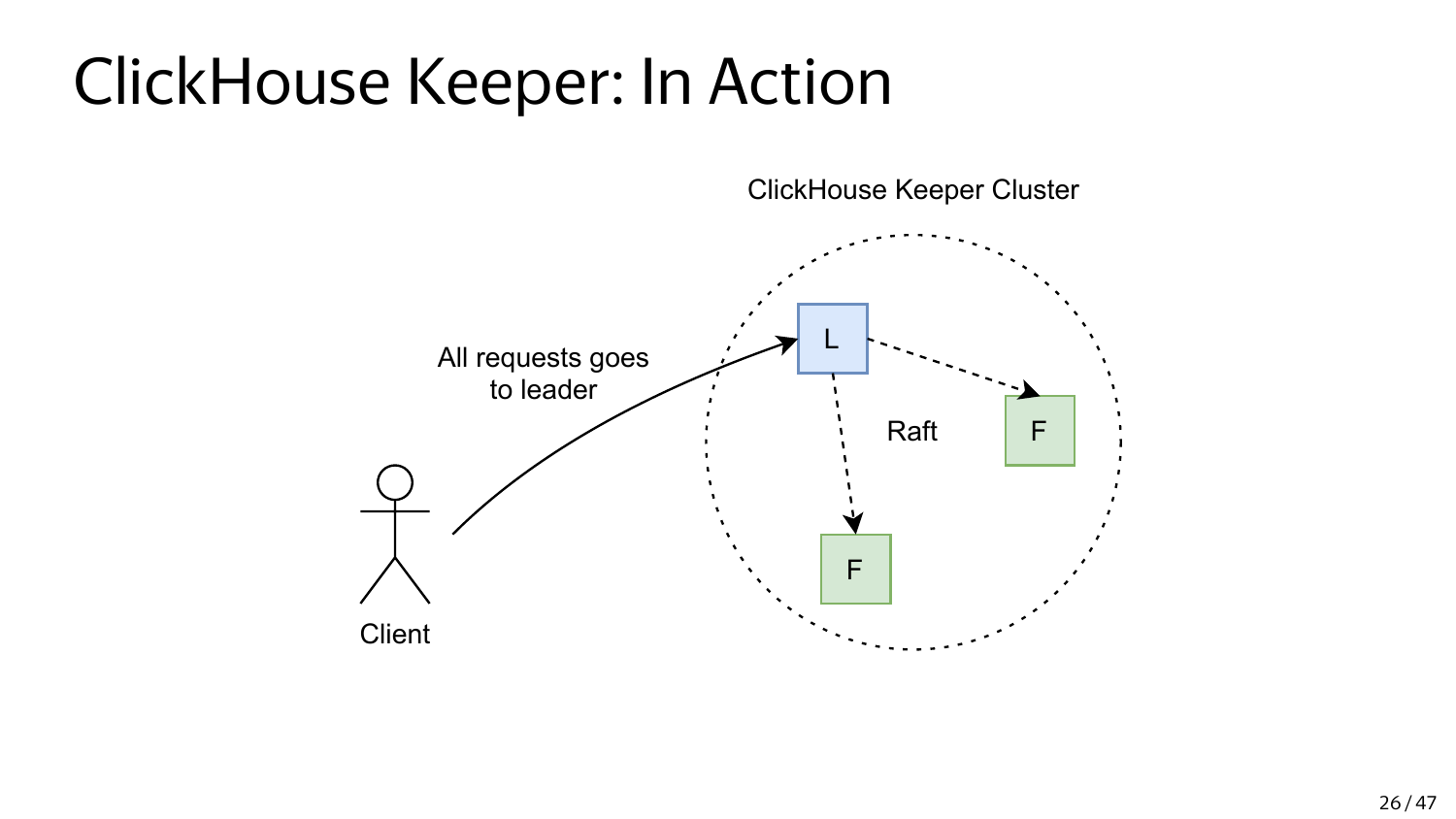L  $\cdot$ ï Raft F Requests forwarding F **Client**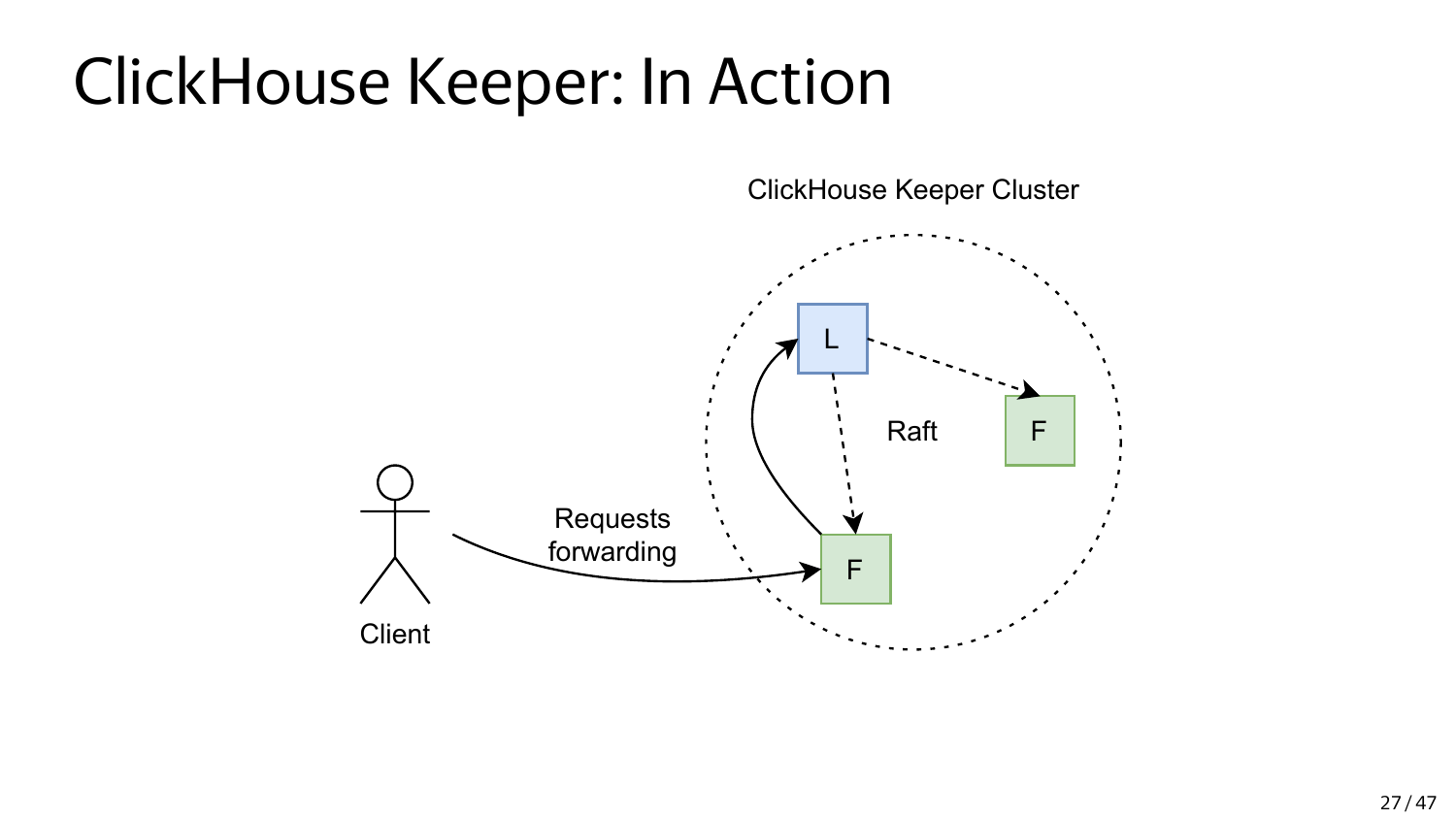L F F **Client** Raft create("/n1", "hello")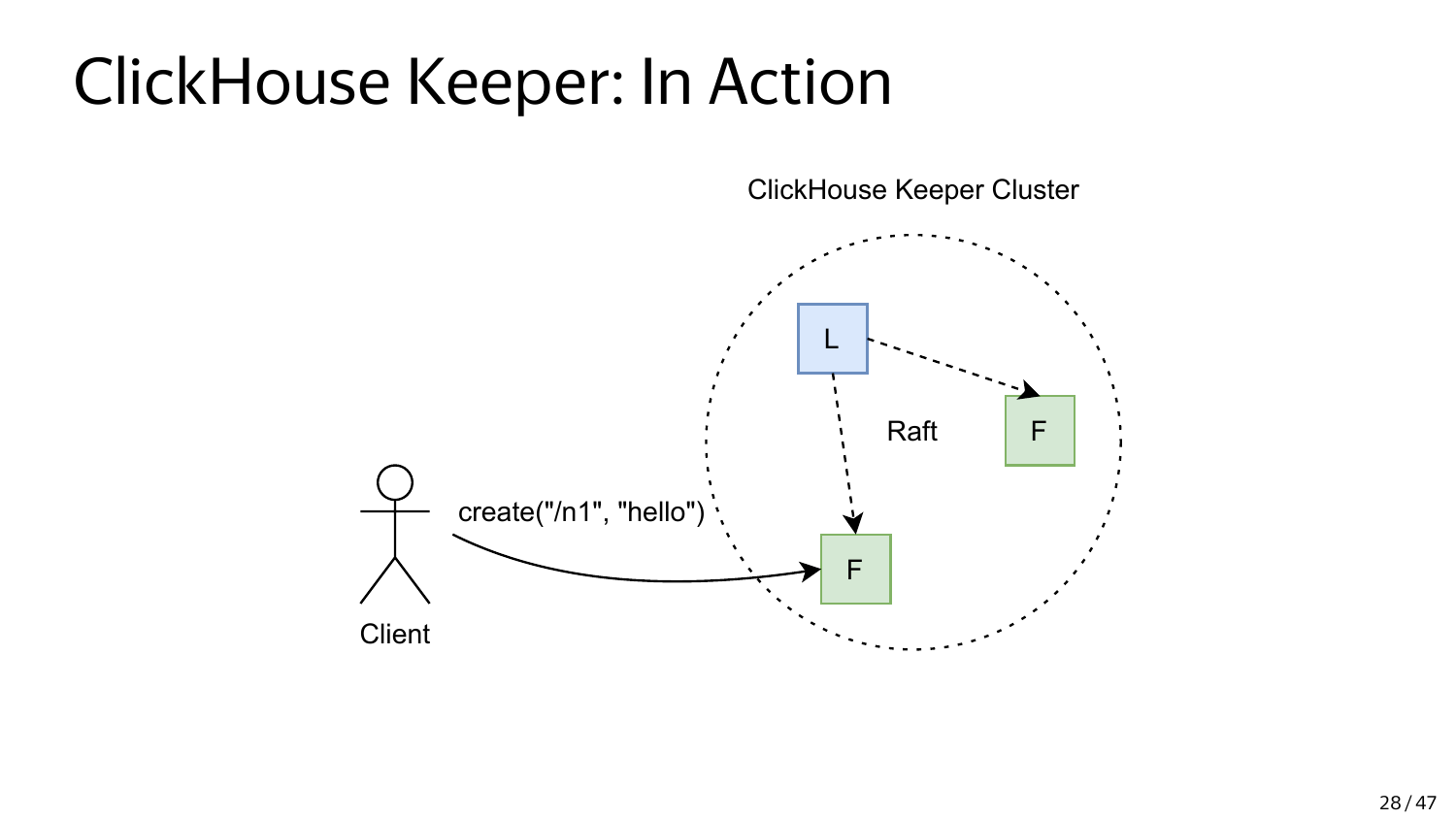L F F **Client** create("/n1", "hello")  $\left\{\right.$  Raft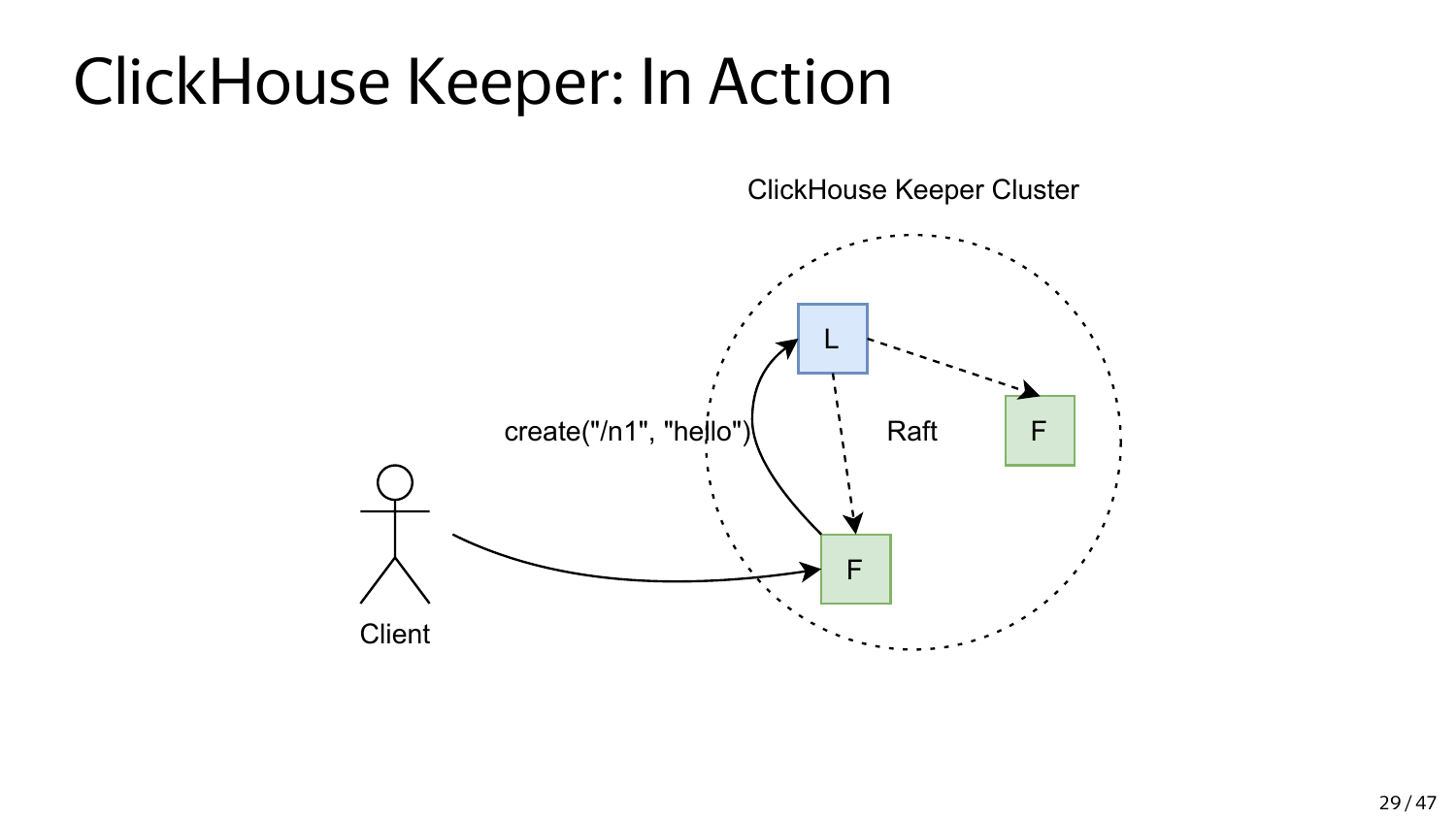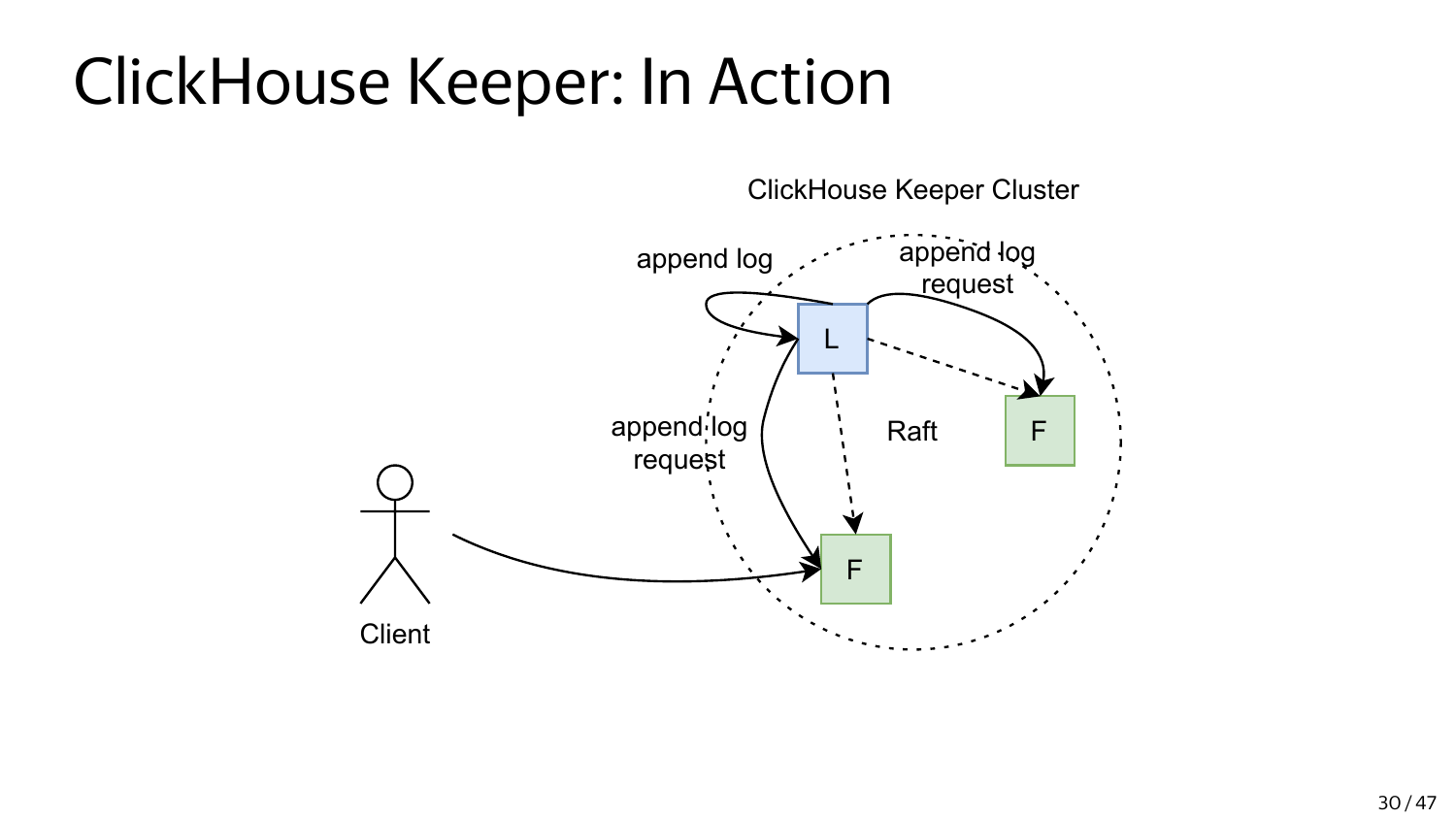L F F **Client** append  $log$   $\left\{ \right.$  Raft response: Ok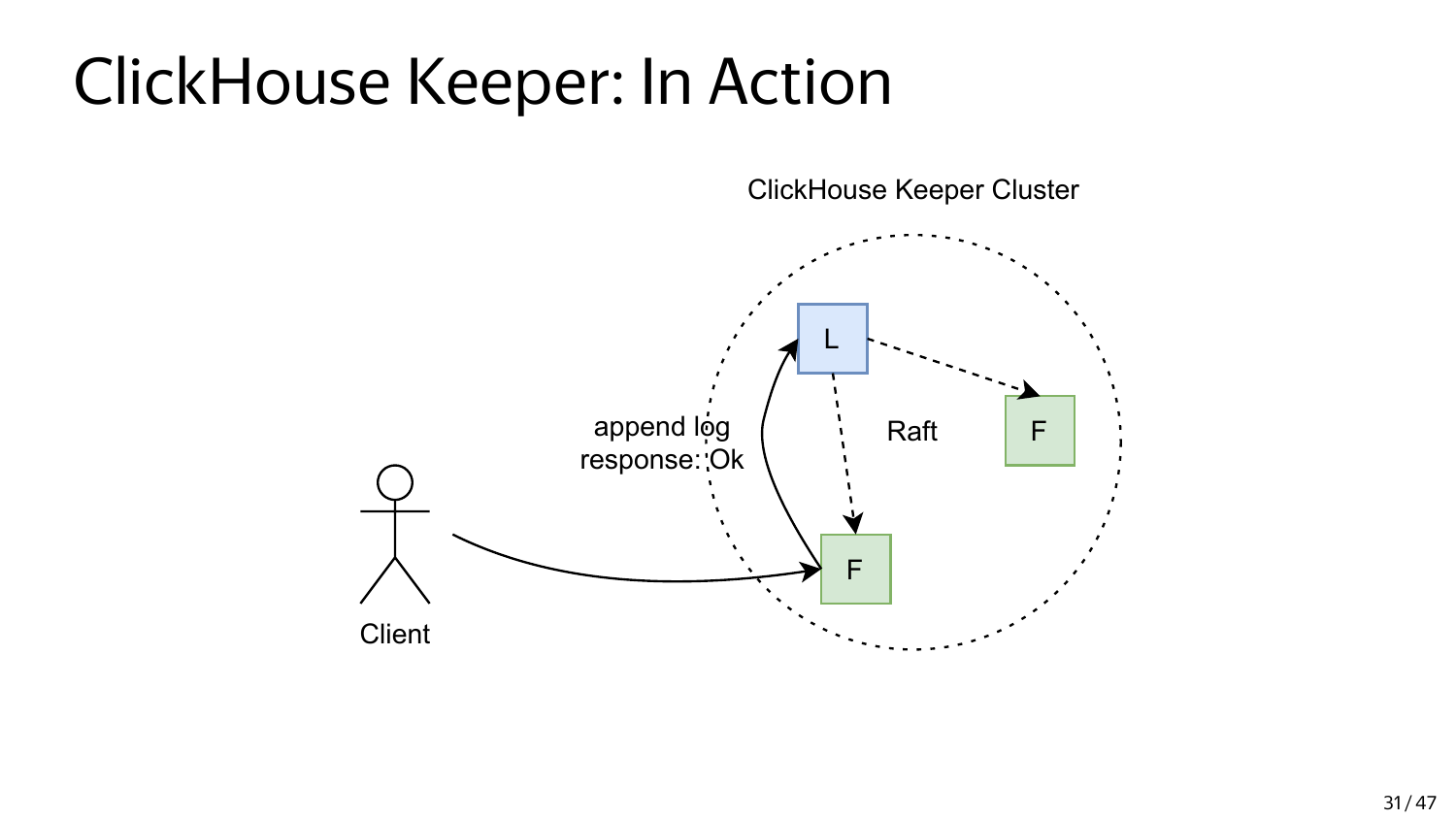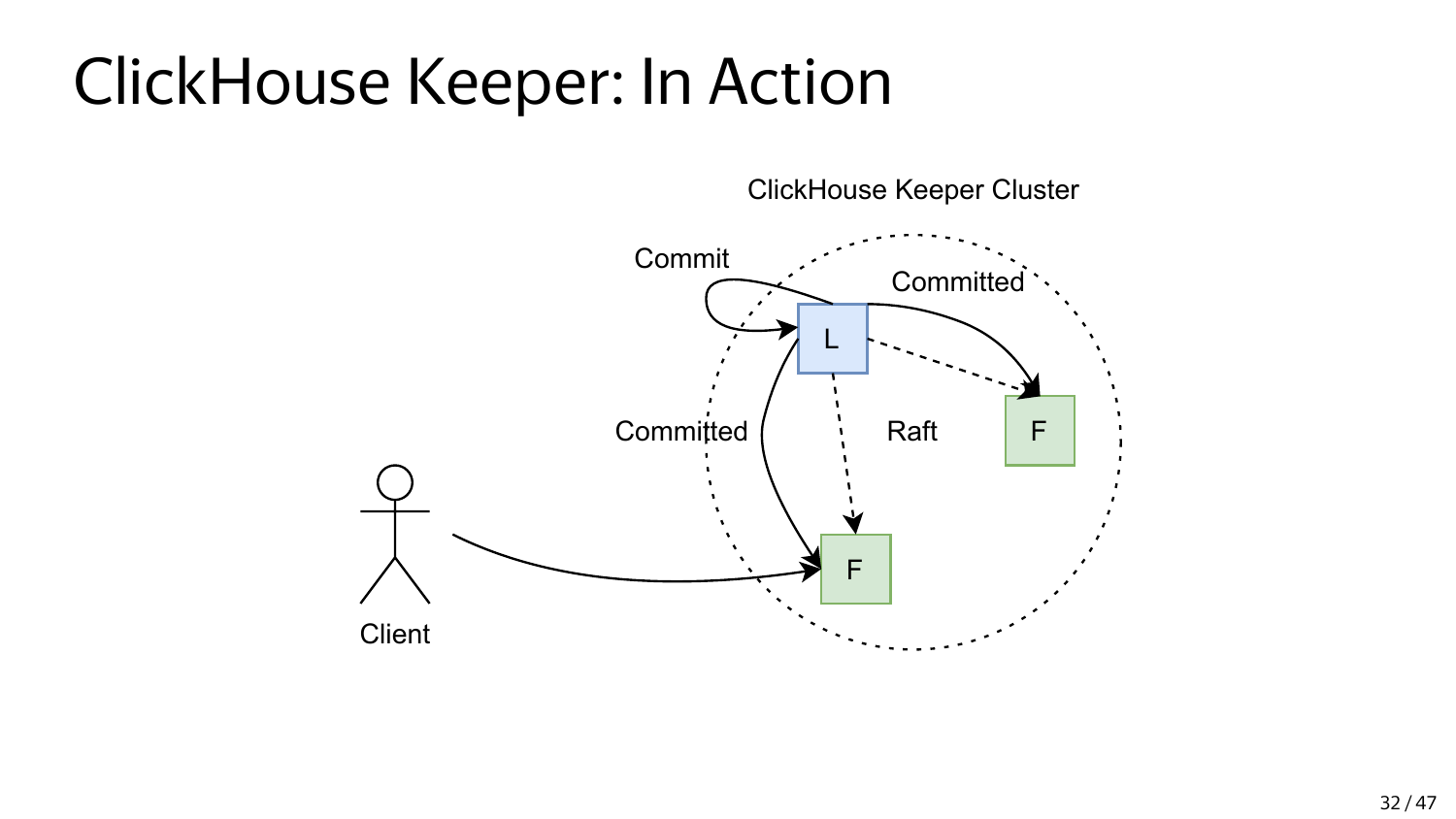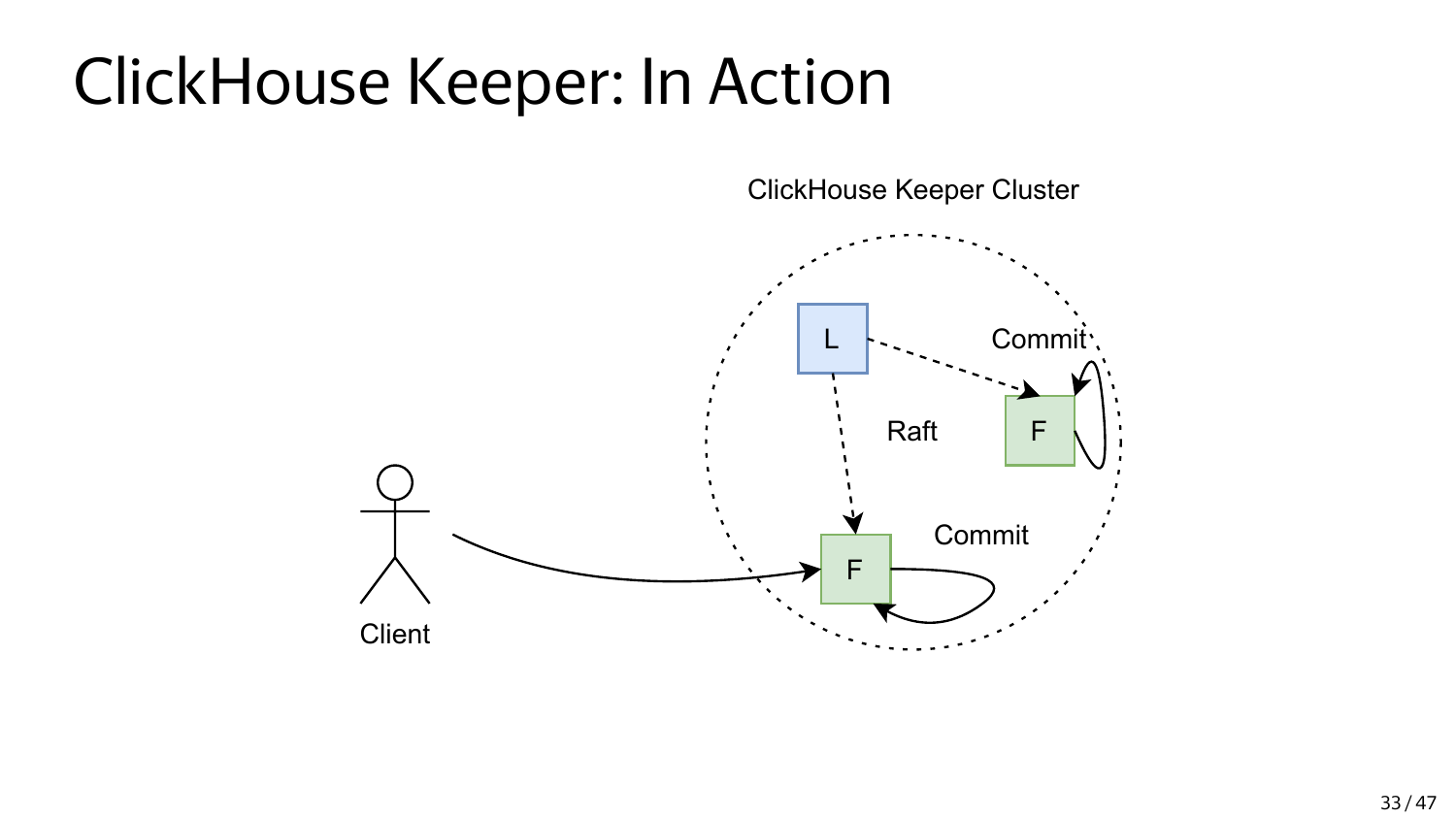L F F **Client** Raft Ok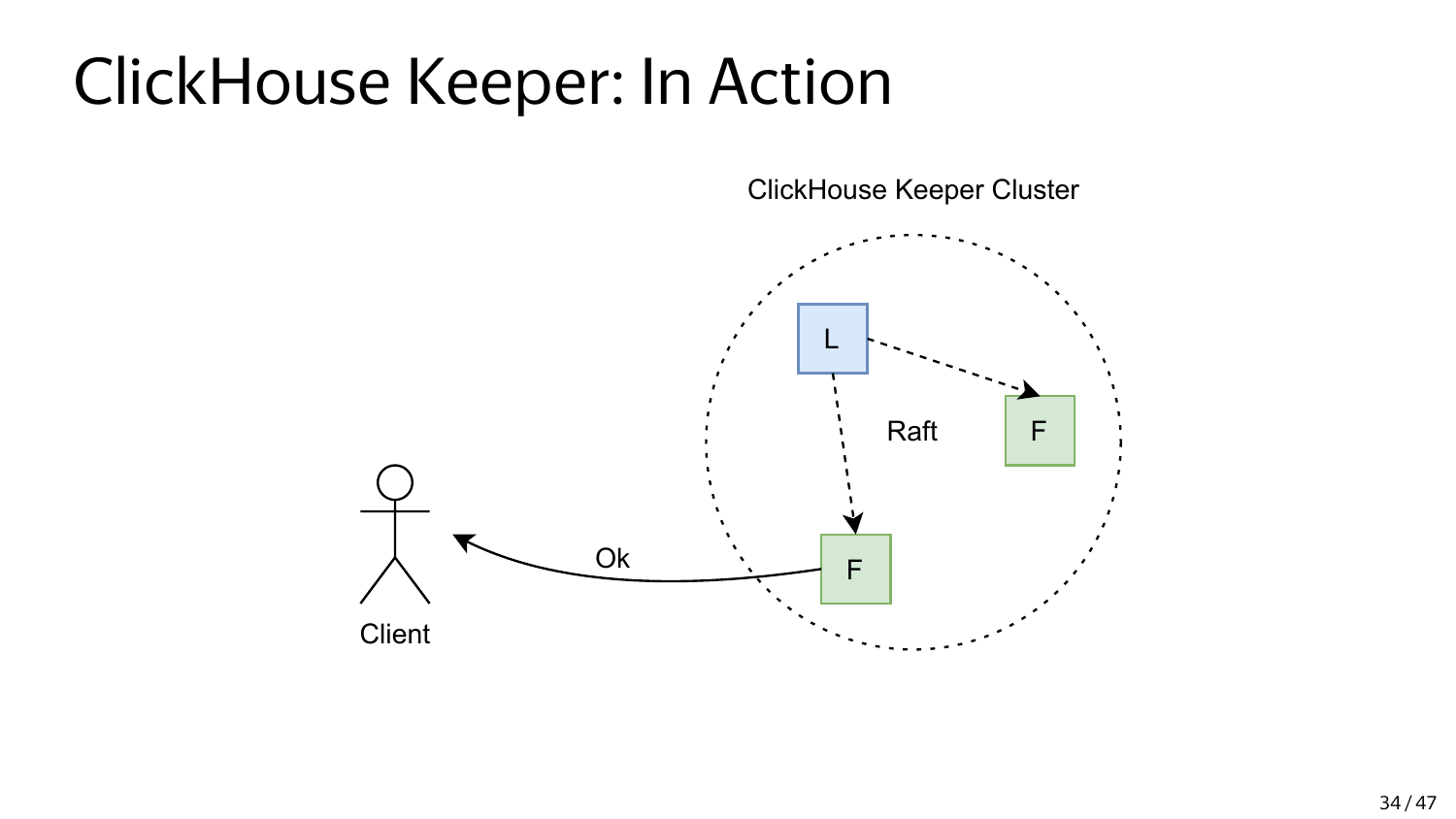L F F **Client** Raft get("/n1")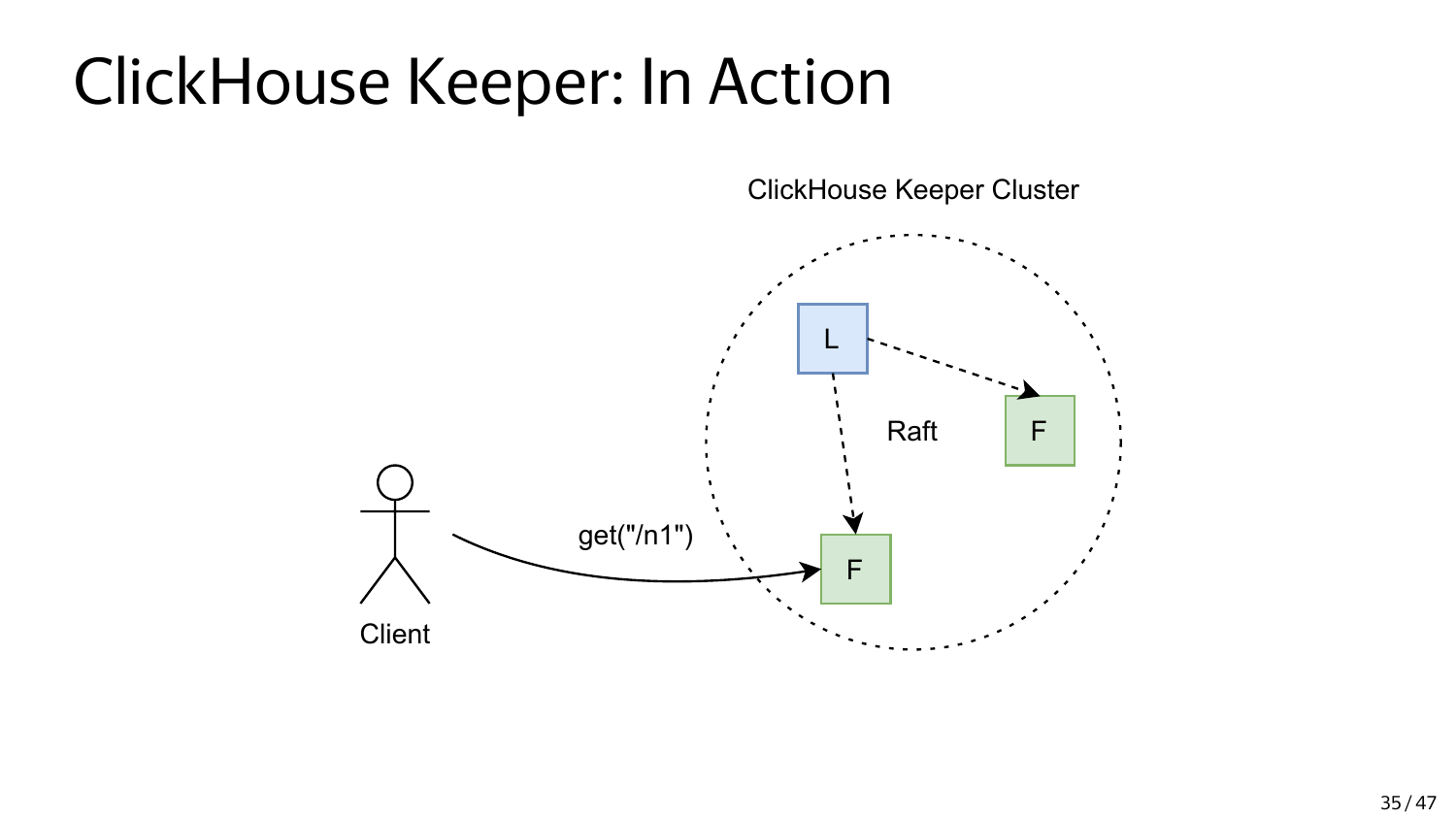L F F **Client** Raft Ok: "hello"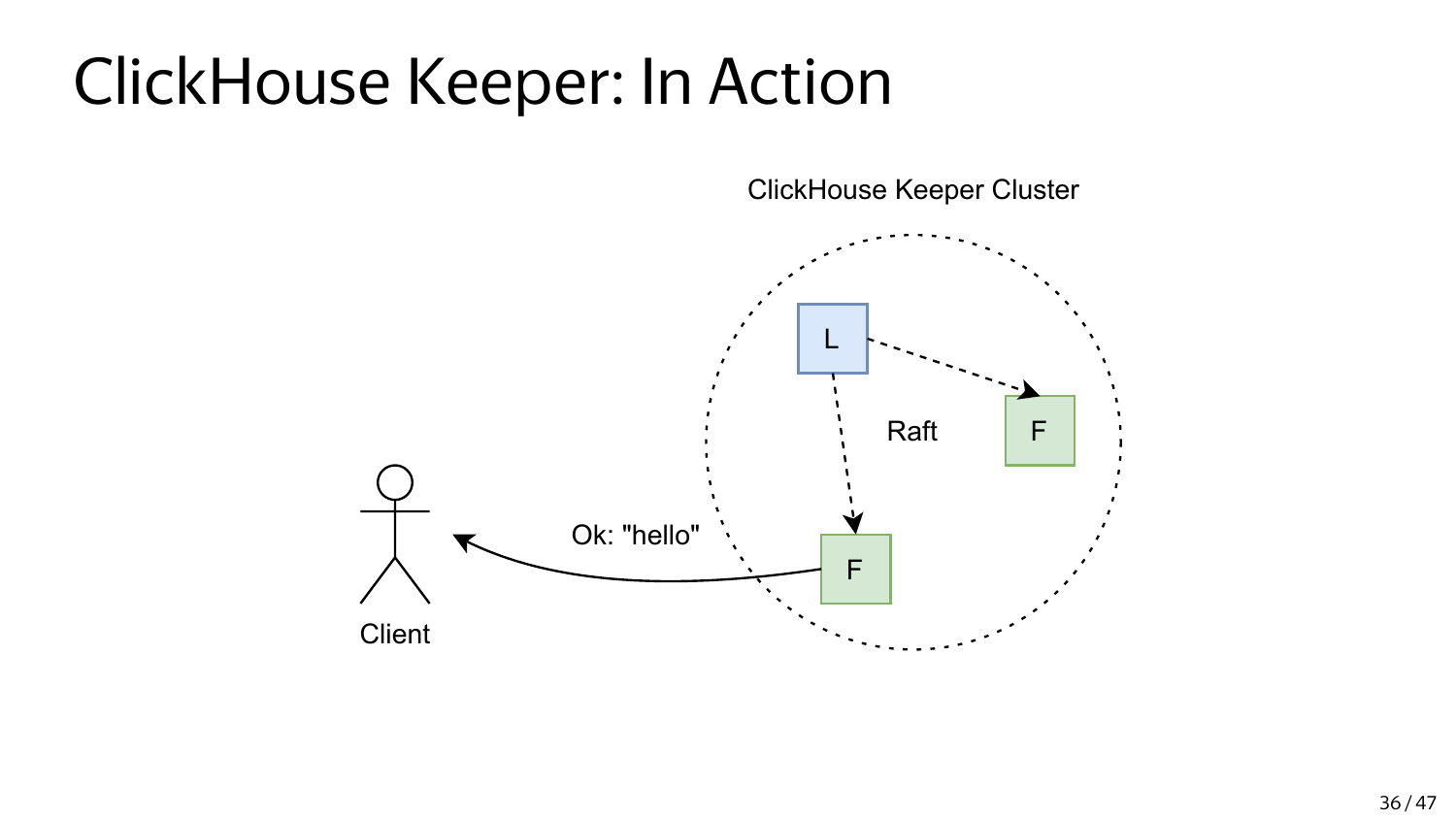# ClickHouse Keeper: Testing

#### **Ordinary ClickHouse tests**

- › Functional tests use clickhouse-keeper in single node mode
- › Integration tests use clickhouse-keeper in three nodes mode
- › Separate integration tests for basic functionality

#### Jepsen tests (http://jepsen.io/)

- › General framework for distributed systems testing
- › Written in Clojure with consistency checks
- › Failures: crashes, network partitions, disk corruption, network slow downs
- › More tests than for ZooKeeper
- › About 5 serious bugs found both in NuRaft and our code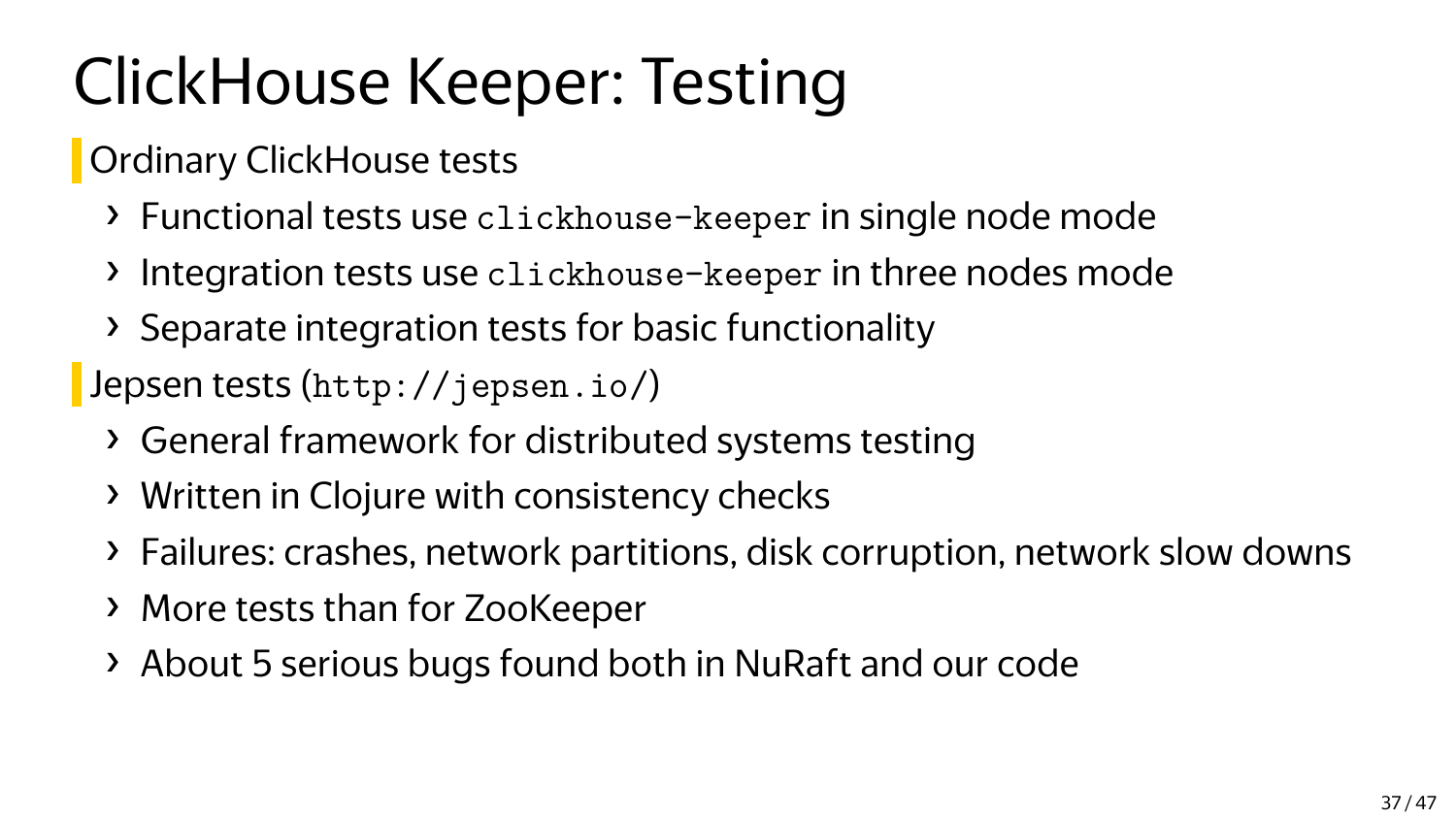# ClickHouse Keeper: How to use?

Two modes

- › As standalone application (clickhouse-keeper)
- › Inside clickhouse-server

**Configuration** 

- › Very similar to clickhouse-server .xml (or .yml) file
- › Must be equal for all quorum participants

General recommendations

- › Place directory with logs to the independet SSD if possible
- › Don't try to have more than 9 quorum participants
- › Don't change configuration for more than 1 server at once Run standalone
	- clickhouse-keeper --daemon

```
--config /etc/your_path_to_config/config.xml
```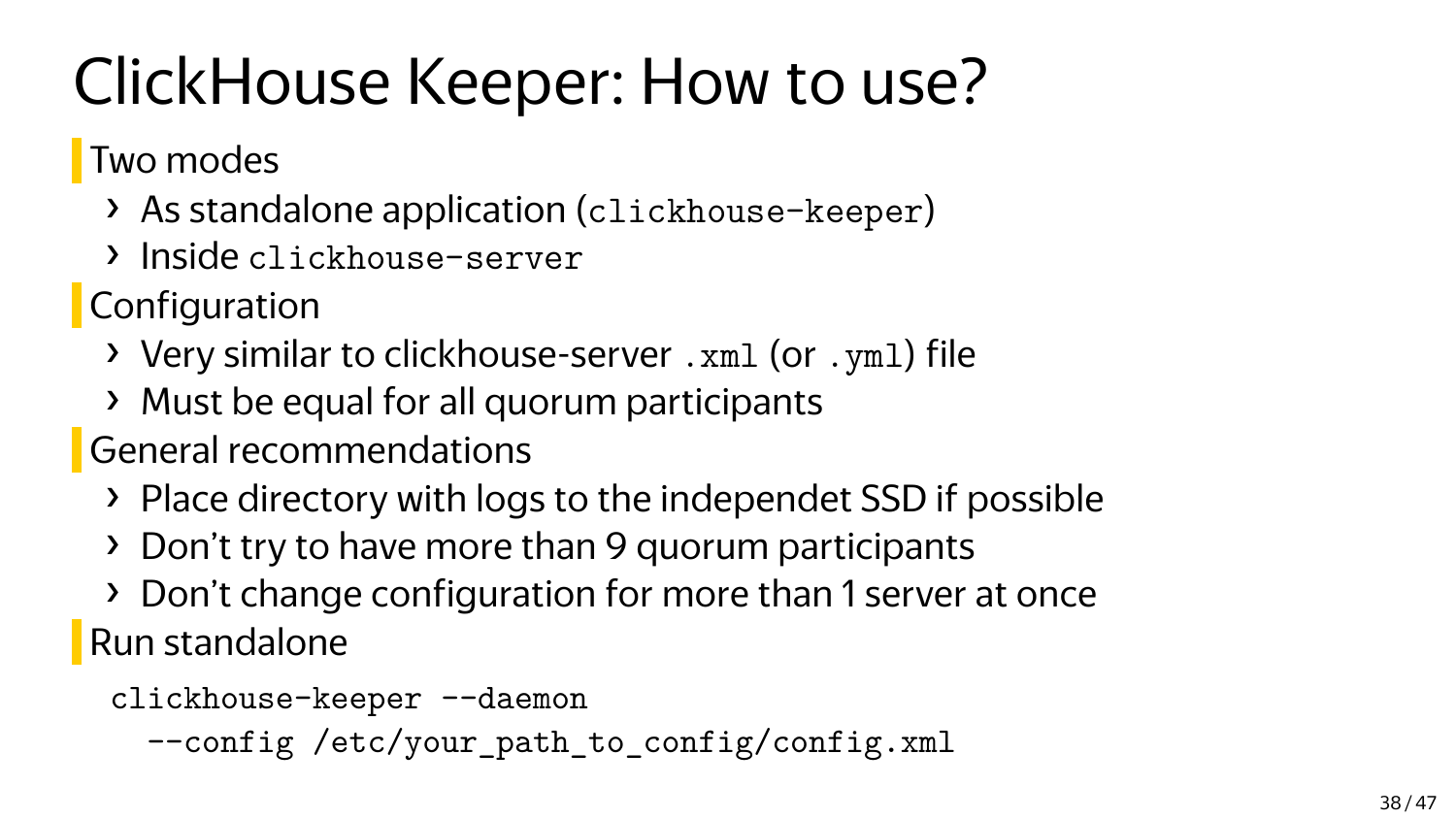# ClickHouse Keeper: Simpliest Configuration

```
<keeper_server>
    <tcp_port>9181</tcp_port>
    <server id>1</server id>
    <storage_path>/var/lib/clickhouse/coordination/</storage_path>
    <coordination_settings>
        <force_sync>false</force_sync>
    </coordination_settings>
    <raft_configuration>
        <server>
            <id>1</id>
            <hostname>localhost</hostname>
            <port>44444</port>
        </server>
    \langle /raft configuration>
</keeper_server>
```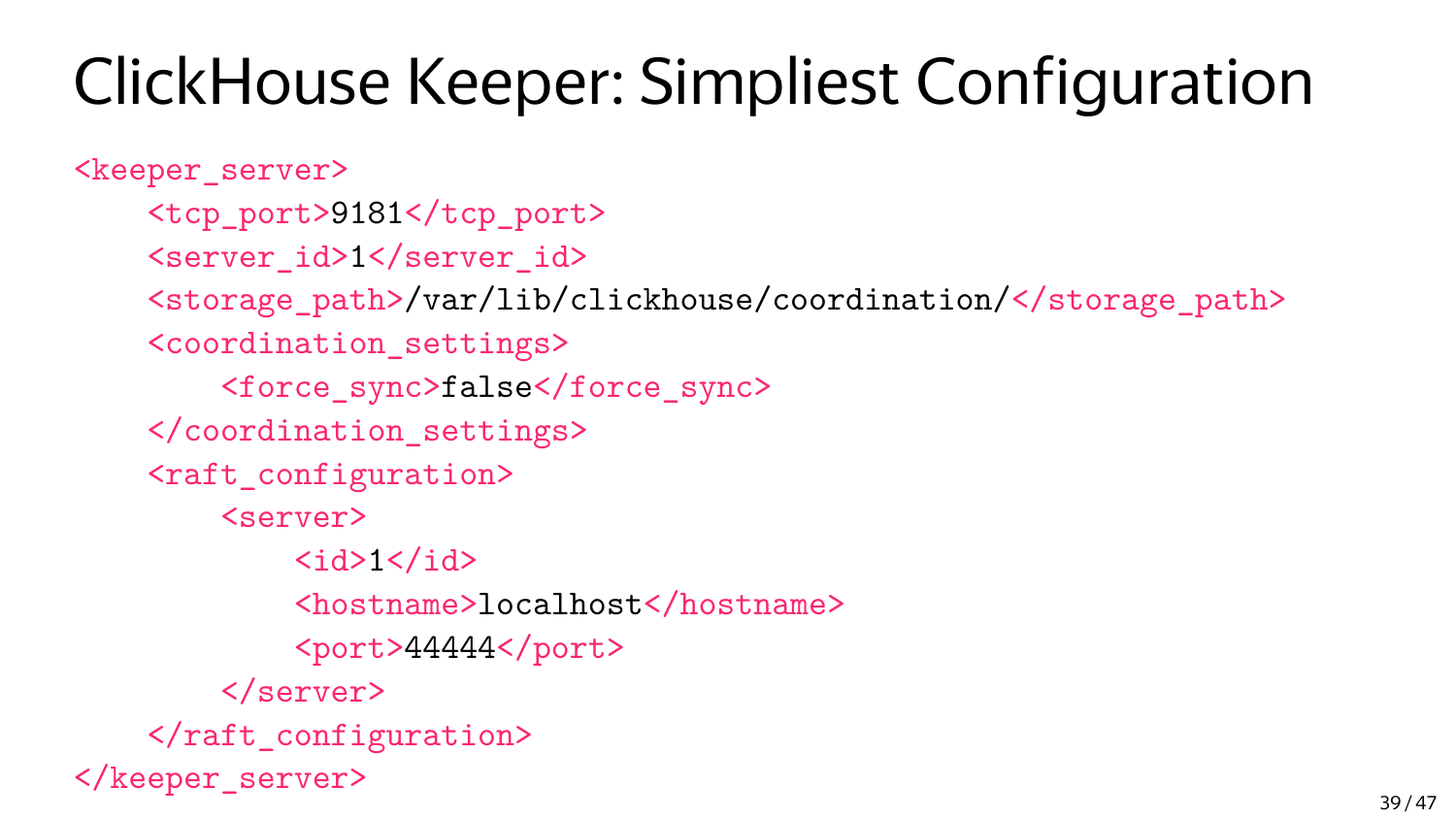Standalone Keeper Cluster

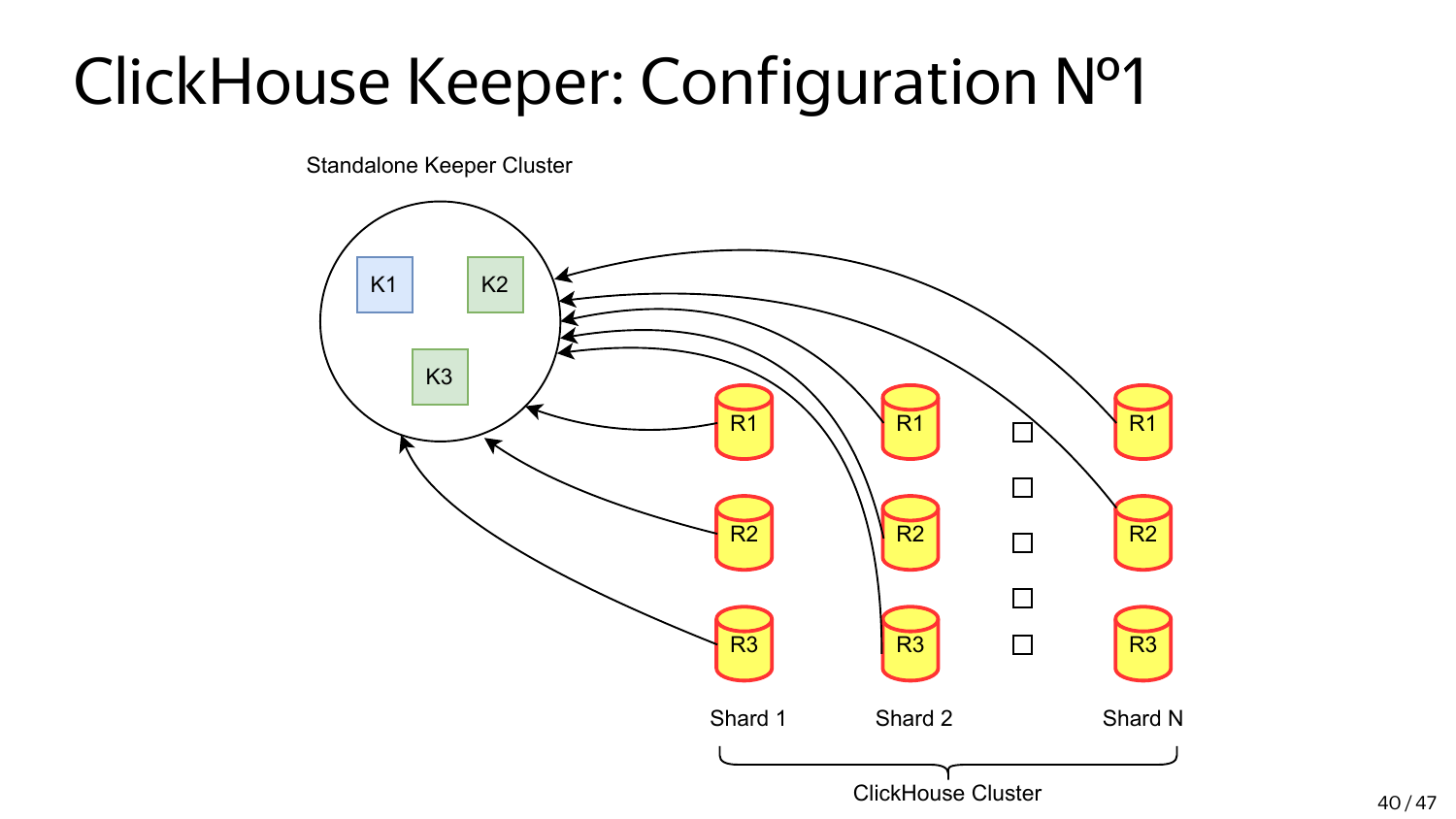Independed Keeper for each shard

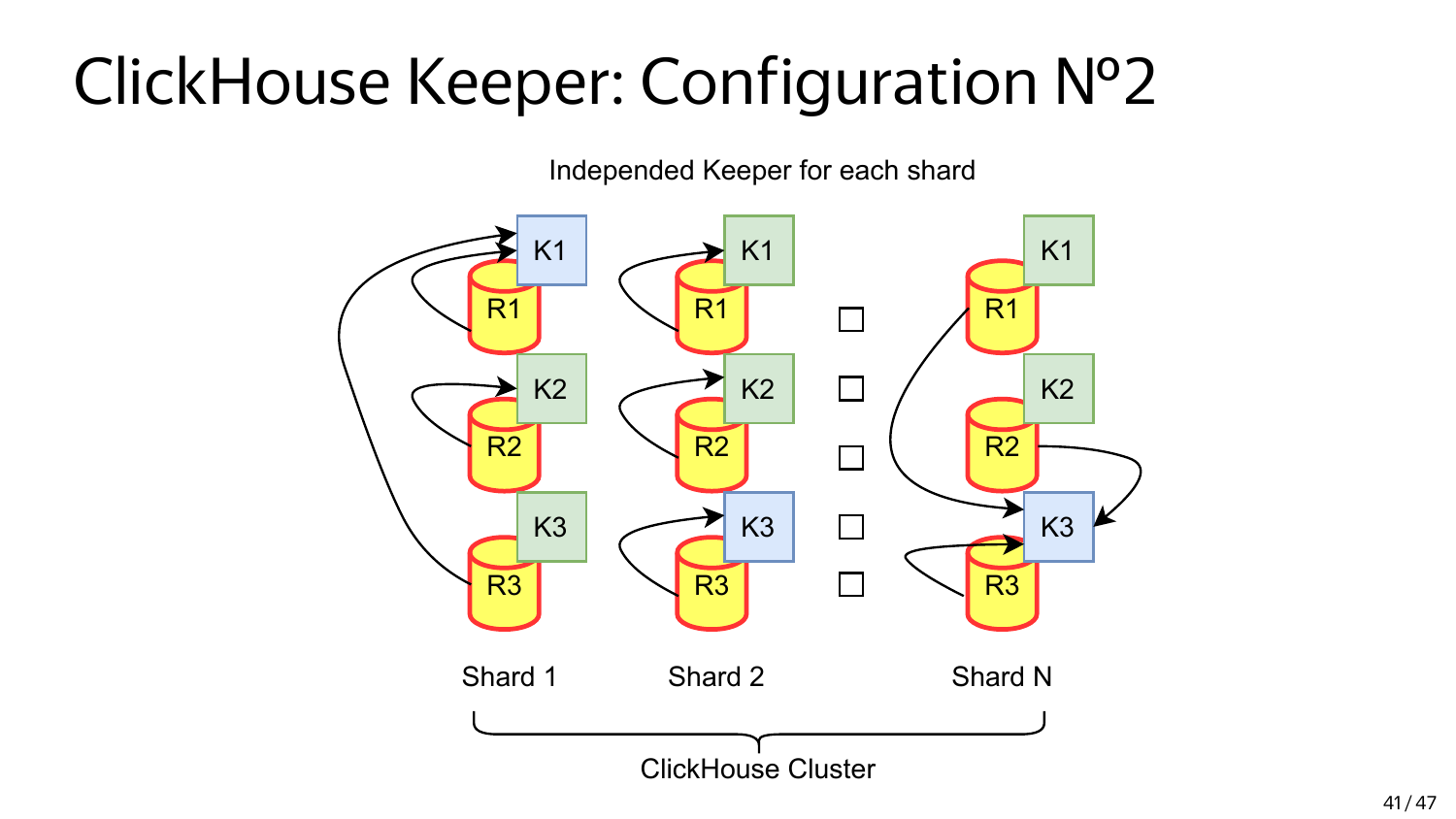One powerful shard with Keeper

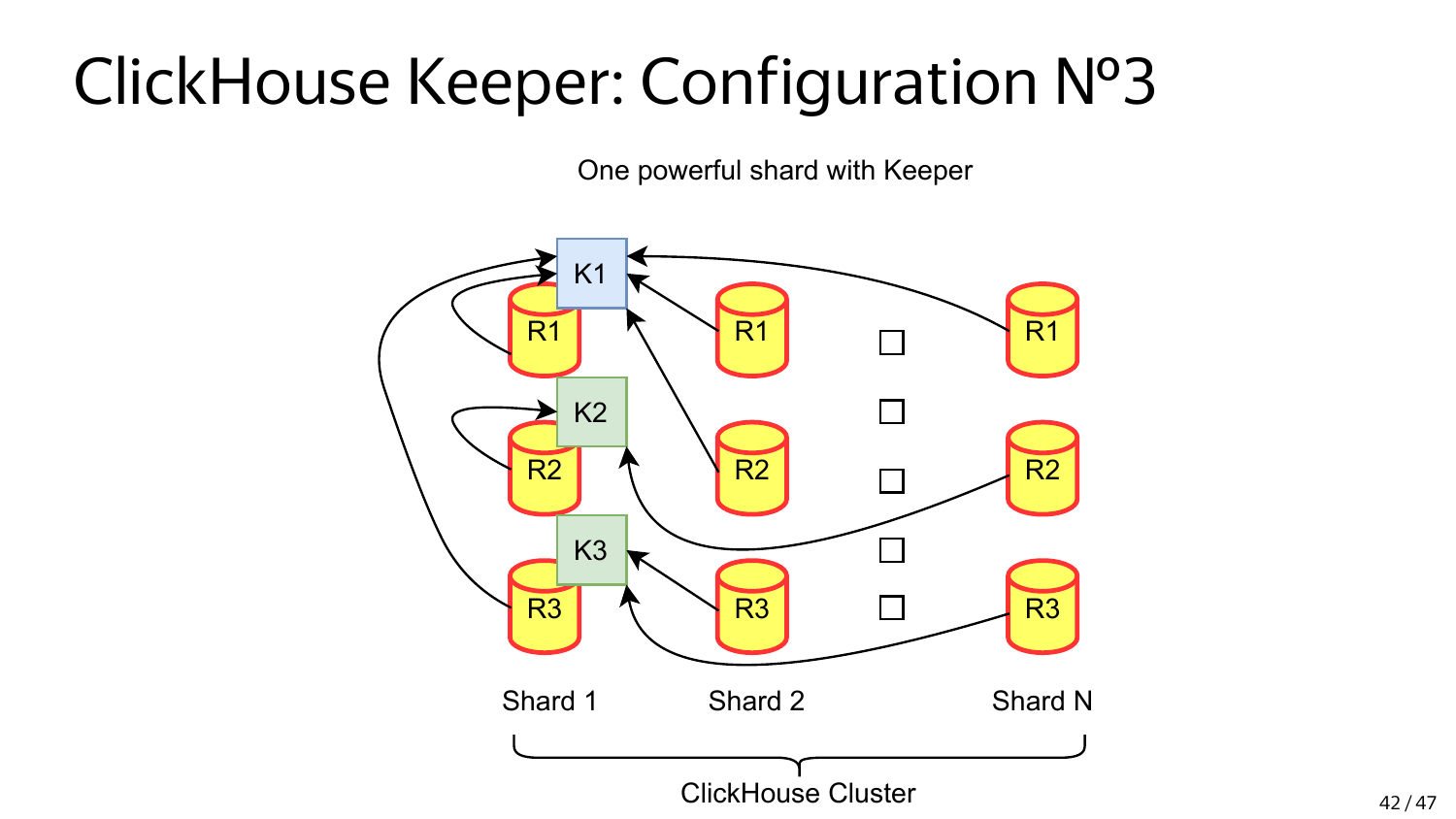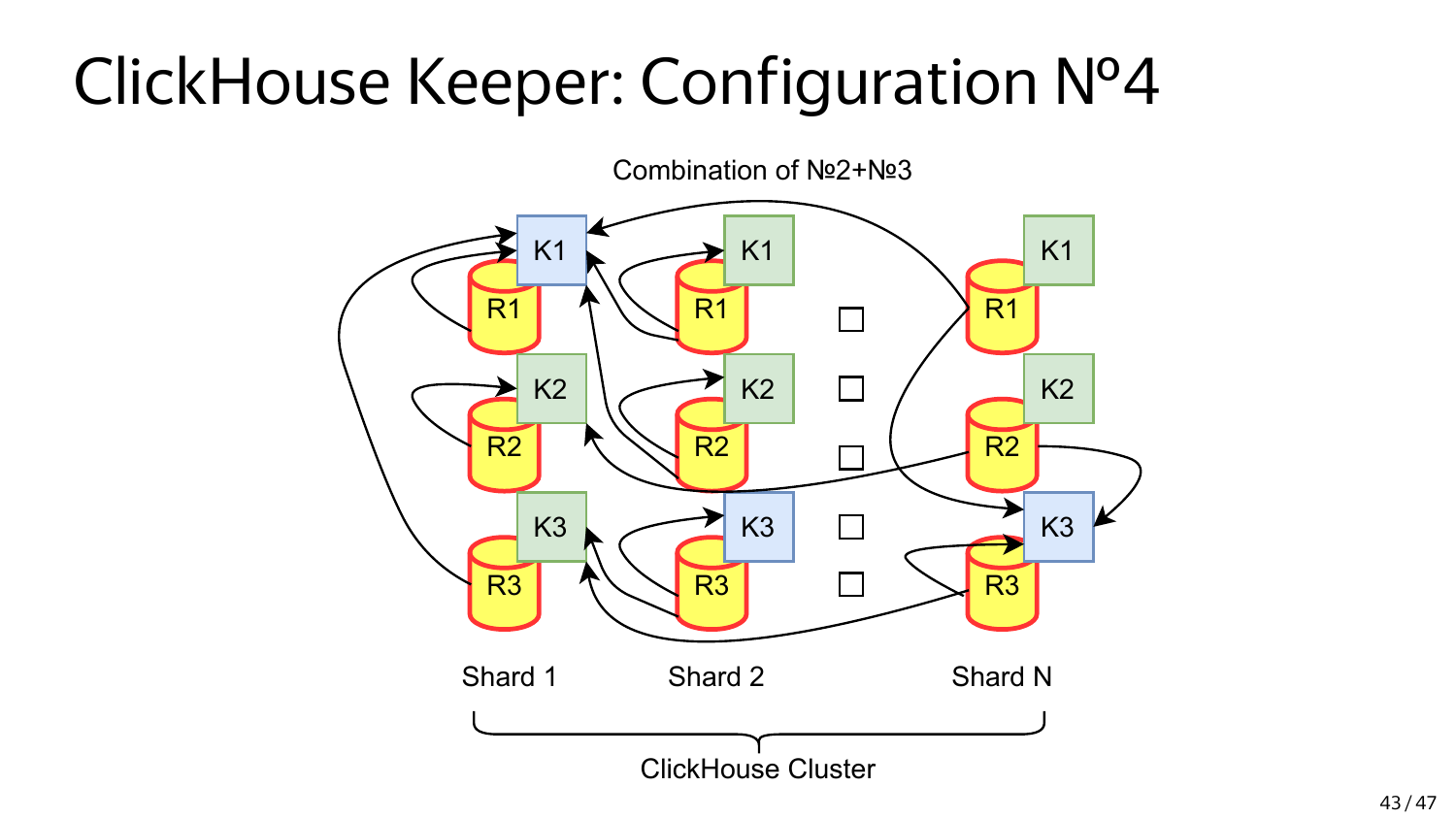# ClickHouse Keeper: Some Settings

If using slow disk or have big network latency try to increase

- > heart beat interval ms how often leader will send heartbeats
- › election\_timeout\_lower\_bound\_ms how long followers will wait for HB
- › election\_timeout\_upper\_bound\_ms how long followers will wait for HB Quorum priorities in raft configuration of server
	- › can\_become\_leader server will be *observer*
- › priority server will become leader more often according to priority **If you need reads linearizeability [experimental]** 
	- › quorum\_reads read requests go through Raft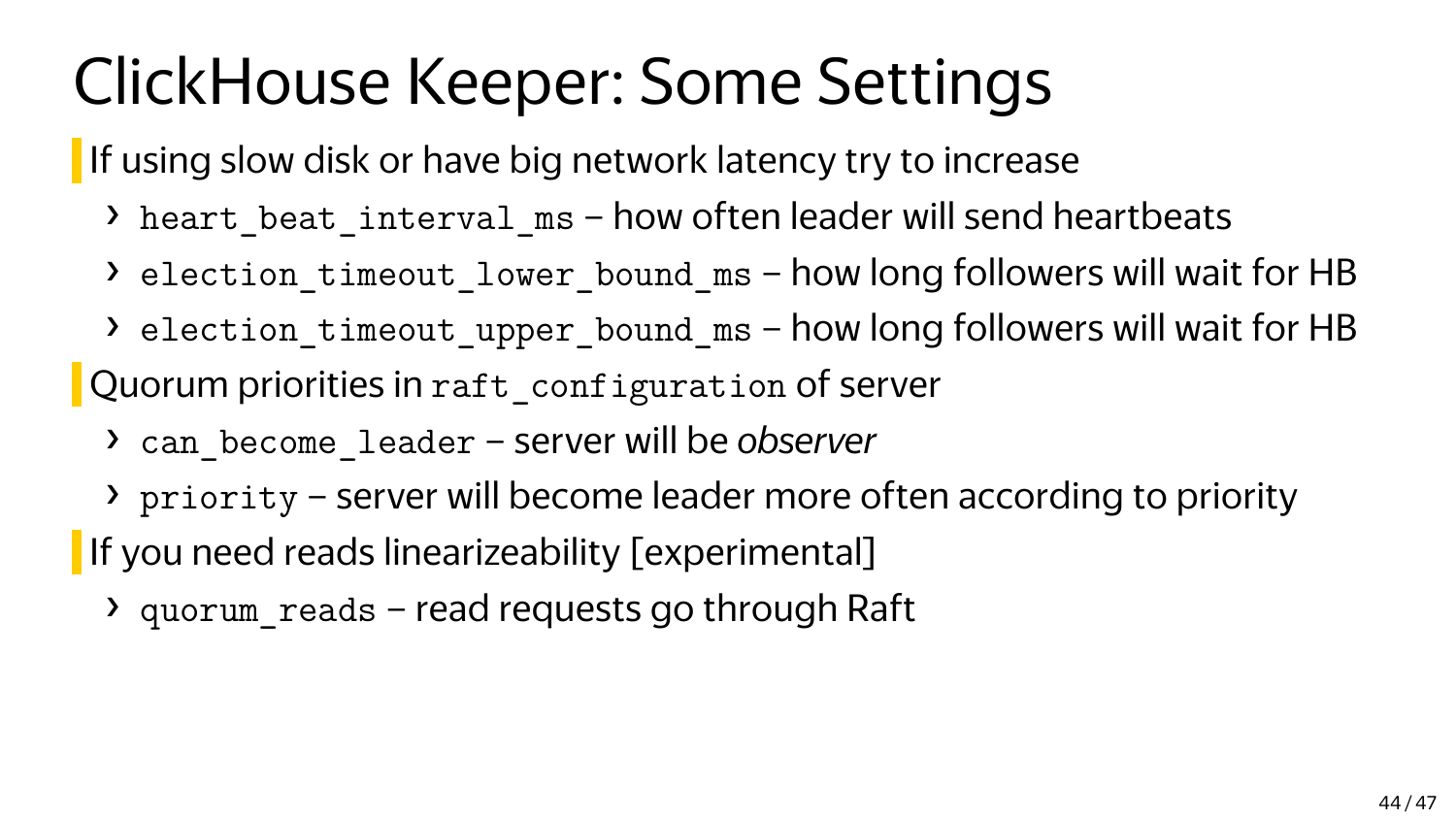# ClickHouse Keeper: Migration from ZooKeeper

Separate tool clickhouse-keeper-converter

- › Allows to convert ZooKeeper data to clickhouse-keeper snapshot
- › Checked for ZooKeeper 3.4+
- › Bundled into clickhouse-server package

How to migrate

- › Stop all ZooKeeper nodes
- › Found leader for migration
- › Start ZooKeeper on leader node and stop again (force snapshot)
- › Run clickhouse-keeper-converter:

clickhouse-keeper-converter

- --zookeeper-logs-dir /path\_to\_zookeeper/version-2
- --zookeeper-snapshots-dir /path\_to\_zookeeper/version-2
- --output-dir /path/to/clickhouse/keeper/snapshots
- › Copy resulted snapshot to all clickhouse-keeper nodes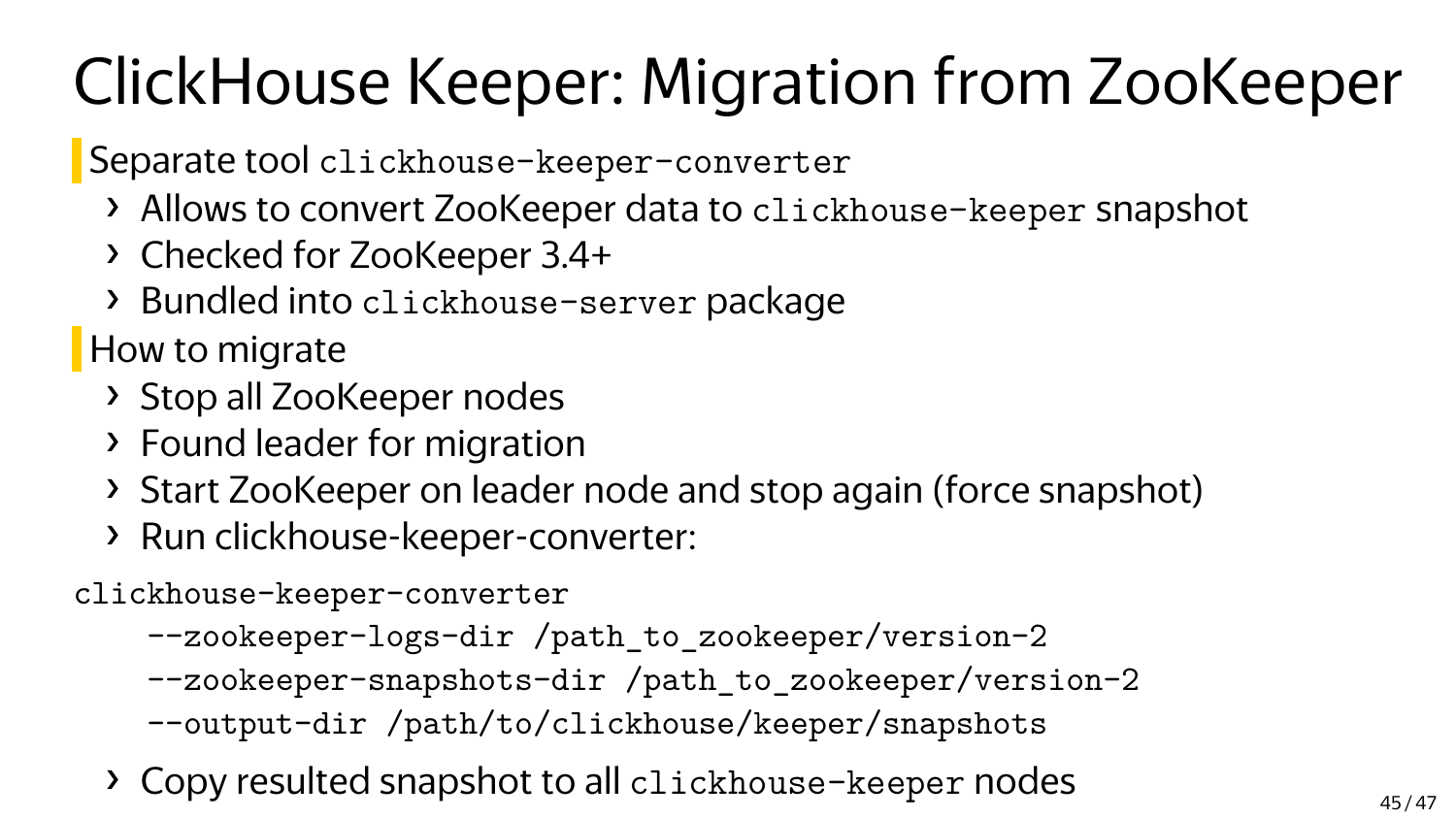# ClickHouse Keeper: Current Status

#### Preproduction (available since 21.8)

- › Testing in Yandex.Cloud installations
- › Testing by some experienced users

#### What to read

- › Documentation: https://clickhouse.tech/docs/en/operations/clickhouse-keeper/
- › Integration tests:
	- https://github.com/ClickHouse/ClickHouse/tree/master/tests/integration
- › NuRaft docs:
	- https://github.com/eBay/NuRaft

#### Next steps

- › Four-letter words introspection interface
- › Compressed logs
- $\sum_{46/47}$  Elastic quorum configuration